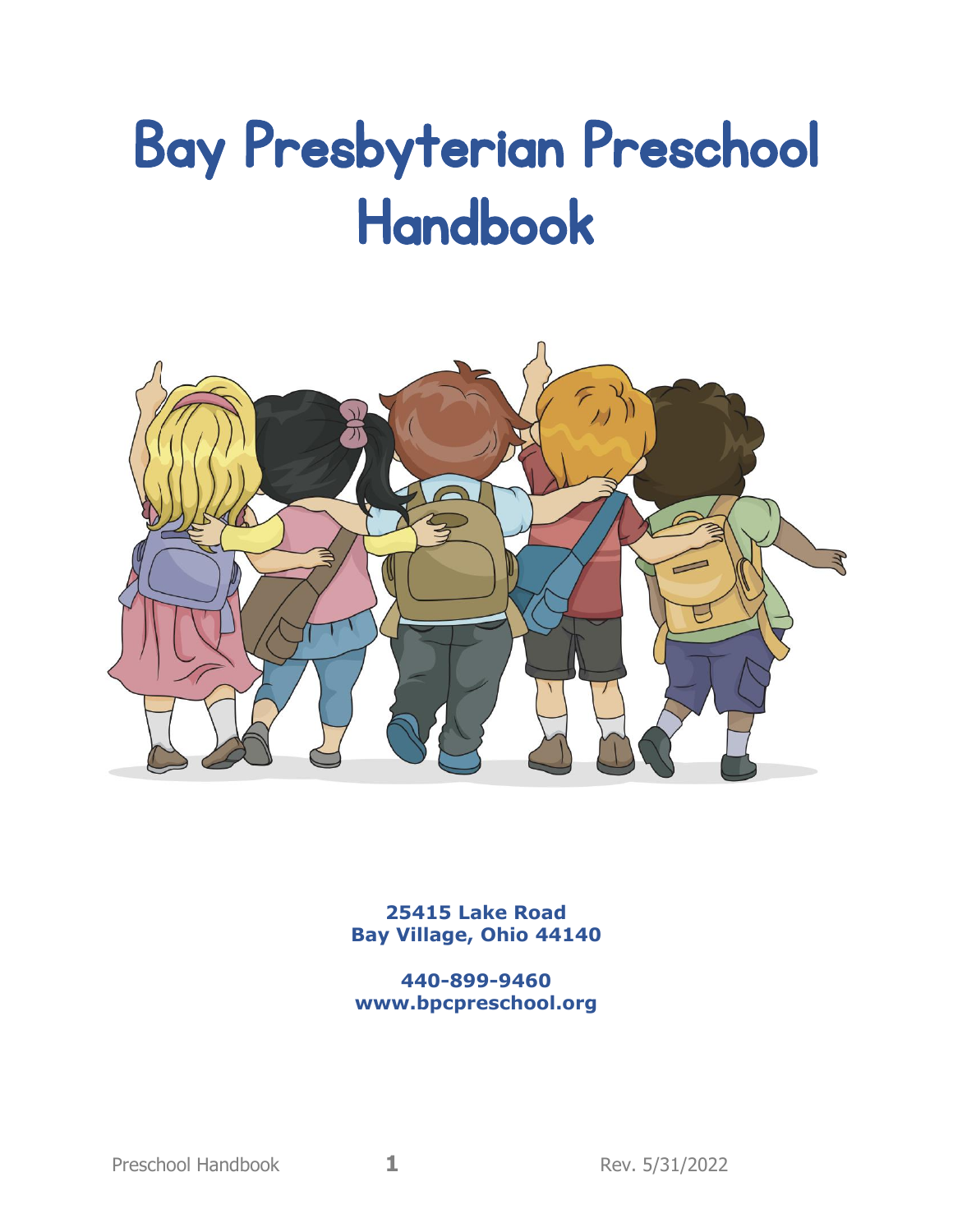*Dear Parents,*

*Welcome to Bay Presbyterian Preschool. I want to thank you for entrusting your child to us for the upcoming school year. I am excited to join with you in helping your child develop a love for God, themselves, school, and others in our "learning through play" program.* 

*It is our goal to provide each child a safe, nurturing and loving Christian environment where their own natural curiosity to learn will be enhanced. I believe we have a curriculum that not only prepares children for the next level of schooling academically, but also one that concentrates on the whole child; social, emotional, physical, and spiritual development. Culture often sends messages linking a child's worth to performance, appearance, and even busyness. I hope you come to find that our learning through play philosophy reinforces God's unconditional love, and that your child's sense of worth is based simply on who they are, and how God created them.* 

*I look forward to getting to know you and your family this year. My door is always open and I welcome the opportunity to talk with you.* 

*Please be sure to stop in and say "hello." I can be reached during preschool hours at 440-899-9460 or jhazlett@baypres.org*

*Sincerely,*

*Julie Hazlett, Director Bay Presbyterian Preschool*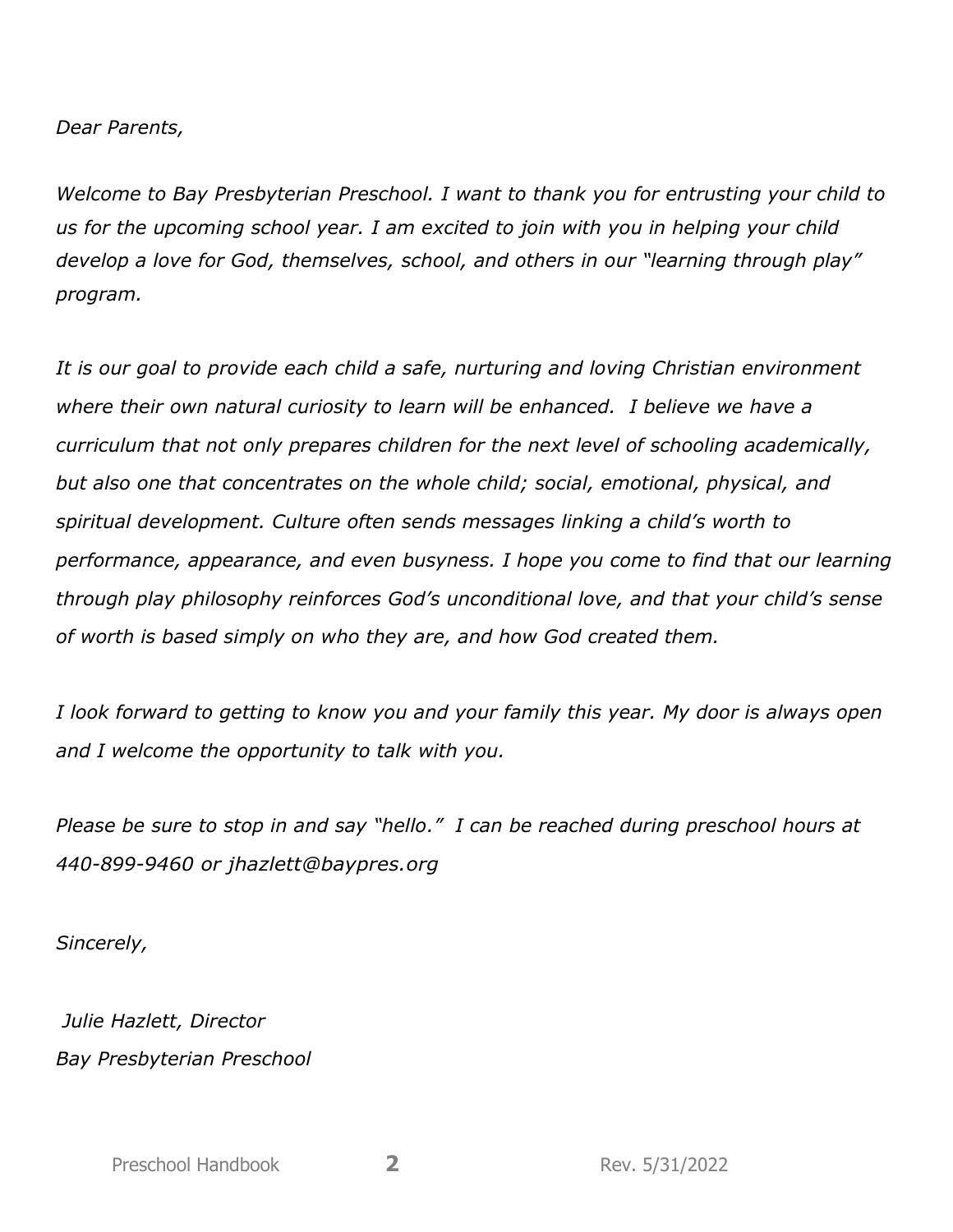# **BPC Preschool Administrative Staff & Governing Board 2022-2023**

| Preschool Director:            | Julie Hazlett      | jhazlett@baypres.org   |
|--------------------------------|--------------------|------------------------|
| Preschool Asst. Director:      | Melissa Derrick    | mderrick@baypres.org   |
| Preschool Registrar:           | Maribeth McKee     | mmckee@baypres.org     |
| <b>BPC Executive Director:</b> | Sharon Brumagin    | sbrumagin@baypres.org  |
| <b>BPC Board Member:</b>       | <b>Bill Oatey</b>  | woatey@oatey.com       |
| <b>BPC Elder Member:</b>       | Craig Koehler      | koehler1210@gmail.com  |
| <b>BPP Current Parent:</b>     | Jennifer Kessen    | jterwill@sbcqlobal.net |
| <b>BPP Current Parent:</b>     | <b>Marc Houlas</b> | Marc.houlas@gmail.com  |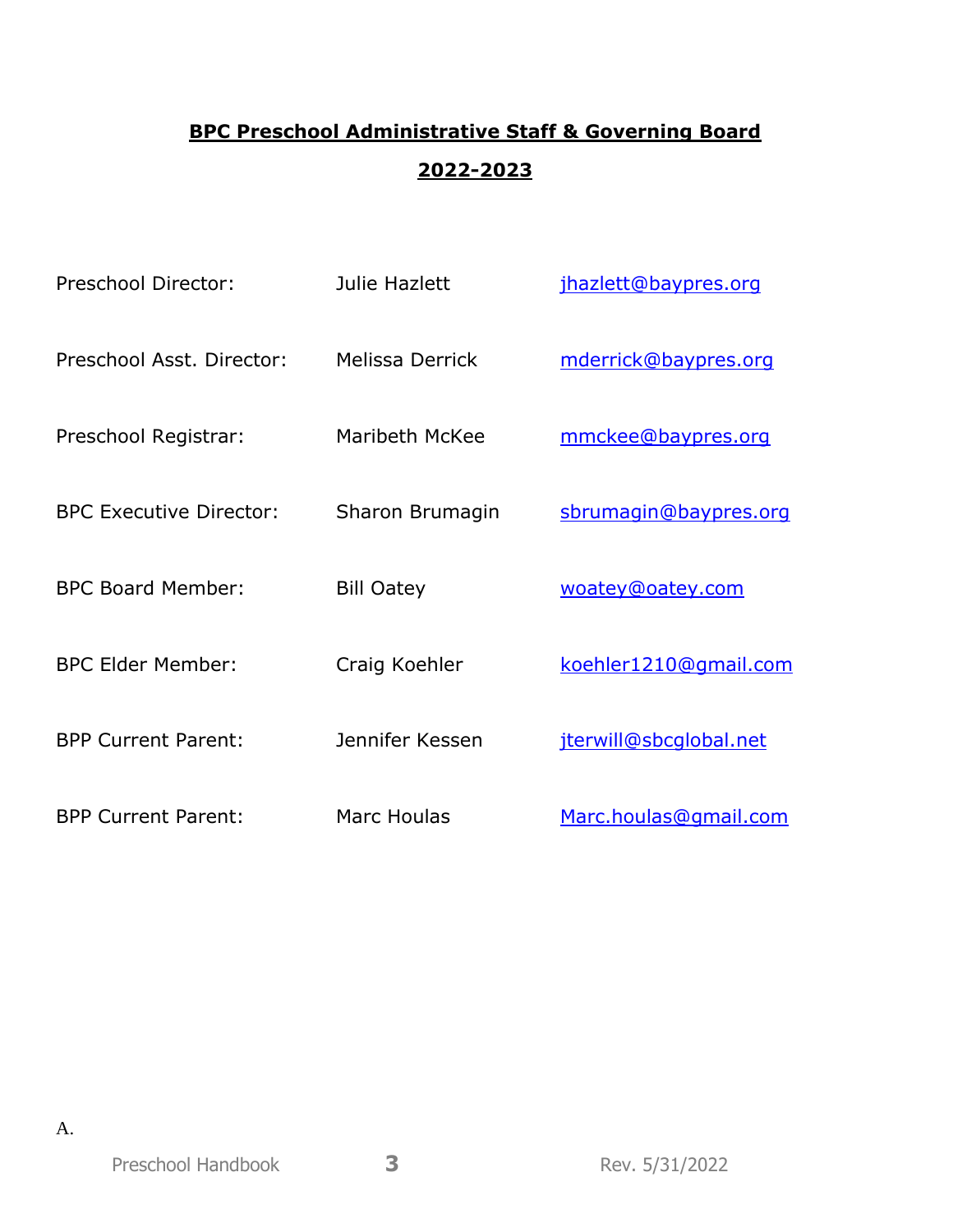# **I. PURPOSE / PHILOSOPHY / GOALS**

Bay Presbyterian Preschool opened its doors on September 15, 1964 as a nonprofit school serving church members and area residents. Our program for two and a half, three, four and five year olds is planned so that there is a natural progression from one year to the next. With our "learning through play" philosophy, we have developed a curriculum to ensure that all children enter kindergarten ready for success. We have created learning experiences and designed our teaching strategies so that we are in line with The Ohio Department of Education's Early Learning Content Standards. We stress the development of the whole child, focusing on all areas of development: physical, emotional, intellectual, social, and spiritual. Our school would hope to be a supplement and complement to the experiences a child has with his family.

Bay Presbyterian Preschool is a Christ-centered school. Every child will attend a 20-30 minute HIS–Story time once a week. A child's growth can be divided in many ways: social, emotional, physical, intellectual and spiritual. We believe that all areas need to be met, with spiritual growth being the heart of it all. We want God's Big Story (the Bible) to shape their lives. We want kids to know the story AND the Author. The children also say grace each day before snack, learn to recite the Pledge of Allegiance, and dramatize the Nativity Story at Christmas. The children and their families will also have the opportunity to help and love others through small ministry projects. It is our hope that our learning environment displays what it means to be a child of God: love, joy, peace, patience, kindness, goodness, faithfulness, gentleness and self-control. Several times a year, typically around December and May, we invite the children to participate in our Sunday worship services. The children help to lead worship with songs, etc.

# **Below are our goals for each child and family:**

- To make a successful separation from home.
- To learn to trust and have confidence in the people around him/her.
- To learn through school experiences that God cares for them and others.
- To gain self-control, respect for others, acceptance of responsibility, and appropriate social interaction through play and small group activities.
- To grow in academic preparation through literature, writing, science, math, social studies, music, and art (objectives follow The Early Learning Content Standards set forth by the State of Ohio).
- To grow in both fine motor and large motor development.
- To experience joy and happiness as we help others through ministry projects.
- To experience curiosity and creativity throughout the school day.
- To develop a positive self-image, and to learn he/she is a worthwhile individual.
- To build a good relationship with each family, and to expand and complement the child's experiences at home.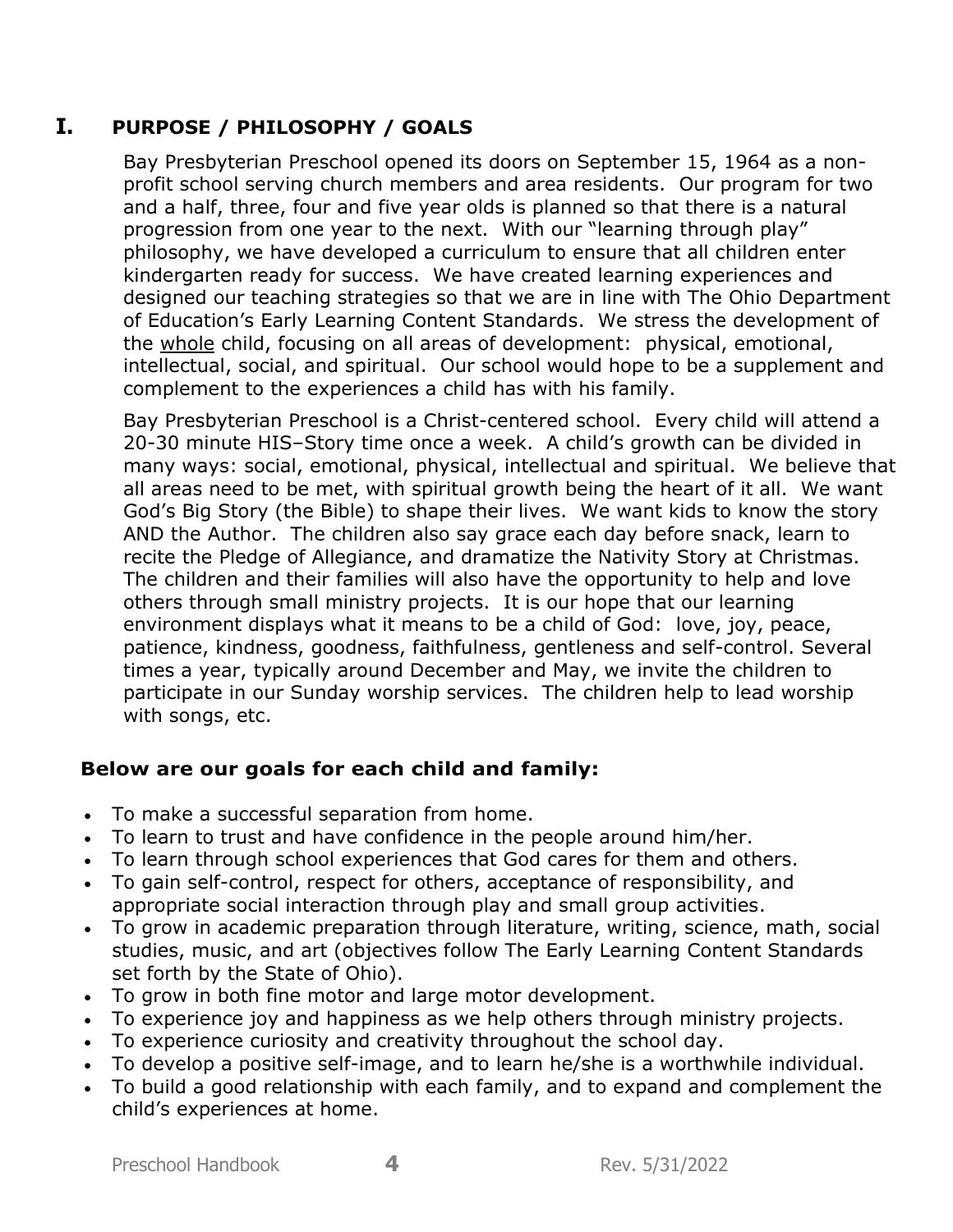## **II. STATE LICENSING POLICIES**

## **A. LICENSING INFORMATION**

This school is licensed to operate legally by the Ohio Department of Human Services. This license is posted in the hall outside E 107 and E121. The laws and rules governing child day care are available to review upon request.

Our state license authorizes us to serve 88 preschool and school age children. We are not licensed for infant/toddler or evening/overnight care.

The school's licensing record is available upon request from the Department of Human Services. Their toll-free number is 1-800-686-1581 and may be used to report licensing concerns of the school.

The school has a governing board that meets quarterly to discuss and help facilitate staffing, budget and policy needs. If assistance is needed in resolving problems related to the preschool, a parent should contact a board member.

## **B. NON-DISCRIMINATION POLICY**

It is unlawful for the school to discriminate in enrollment of children upon the basis of race, color, religion, sex, or national origin. The school complies with the Americans with Disabilities Act (ADA), including administering medication to children with disabilities and administering care procedures to children with disabilities.

# **C. VISITATION POLICY**

Custodial parents or guardians of a child enrolled in the school are welcome to visit the school at any time. If you are currently preschool "shopping", please call the registrar (440-871-1503 \*155) to make an appointment to visit the school. She will take you through the classrooms during school hours so you can see an actual class in session.

## **D. PARENT/GUARDIAN RELEASE INFORMATION**

Parents are required to approve release of parent/guardian contact information if another parent/guardian from the same center requests contact information.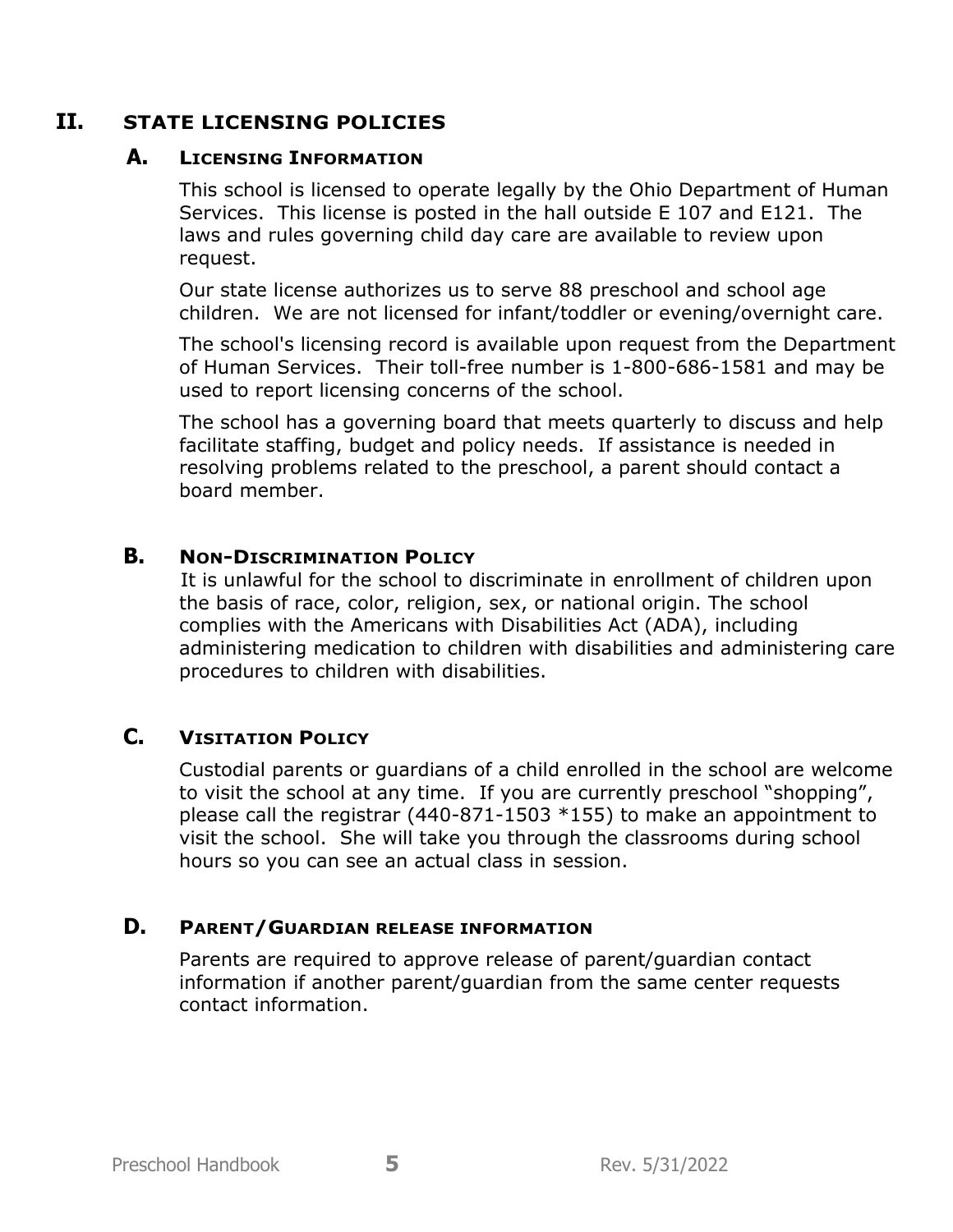## **E. RELEASE POLICY**

Our school's policy regarding the release of a child from the school to any other person than the custodial parent or guardian is as follows:

- **1.** Authorization must be given by the custodial parent/guardian when the regular driver cannot pick up the child. We prefer this person to be on the emergency transportation form.
- **2.** If an emergency arises during the school hours and a note has not been given to the teacher at the beginning of the class session, we then ask that the parent call and speak directly to the Director or the classroom teacher giving authorization for the designated person to pick up the child.
- **3.** When a person unfamiliar to us picks up a child, we will ask to see their driver's license for identification.

# **F. EMERGENCY & ACCIDENT POLICY**

In the case of an emergency and/or accident, the school will follow the posted medical and dental emergency plan (summon emergency transportation, administer first aid, and contact parents). The school will complete an incident report form.

# **1. Serious Injury**

In the event of a serious incident, illness, or injury, the following procedures will take place:

- **a.** Staff member will summon emergency transportation (911)
- **b.** Administer first aid
- **c.** Contact parent/guardian
- **d.** Children will be released to parent/guardian as they arrive.
- **e.** If child is transported to an emergency facility, the Director will accompany the child and remain with the child until parent/guardian arrives.

# **2. Loss of Heat, Power, Water**

In the event the school had loss of power, heat, or water, the following procedures will take place:

- **a.** Staff member will contact parent/guardian to pick up child.
- **b.** Children will continue with regular activities
- **c.** Children will be released to parent/guardian as they arrive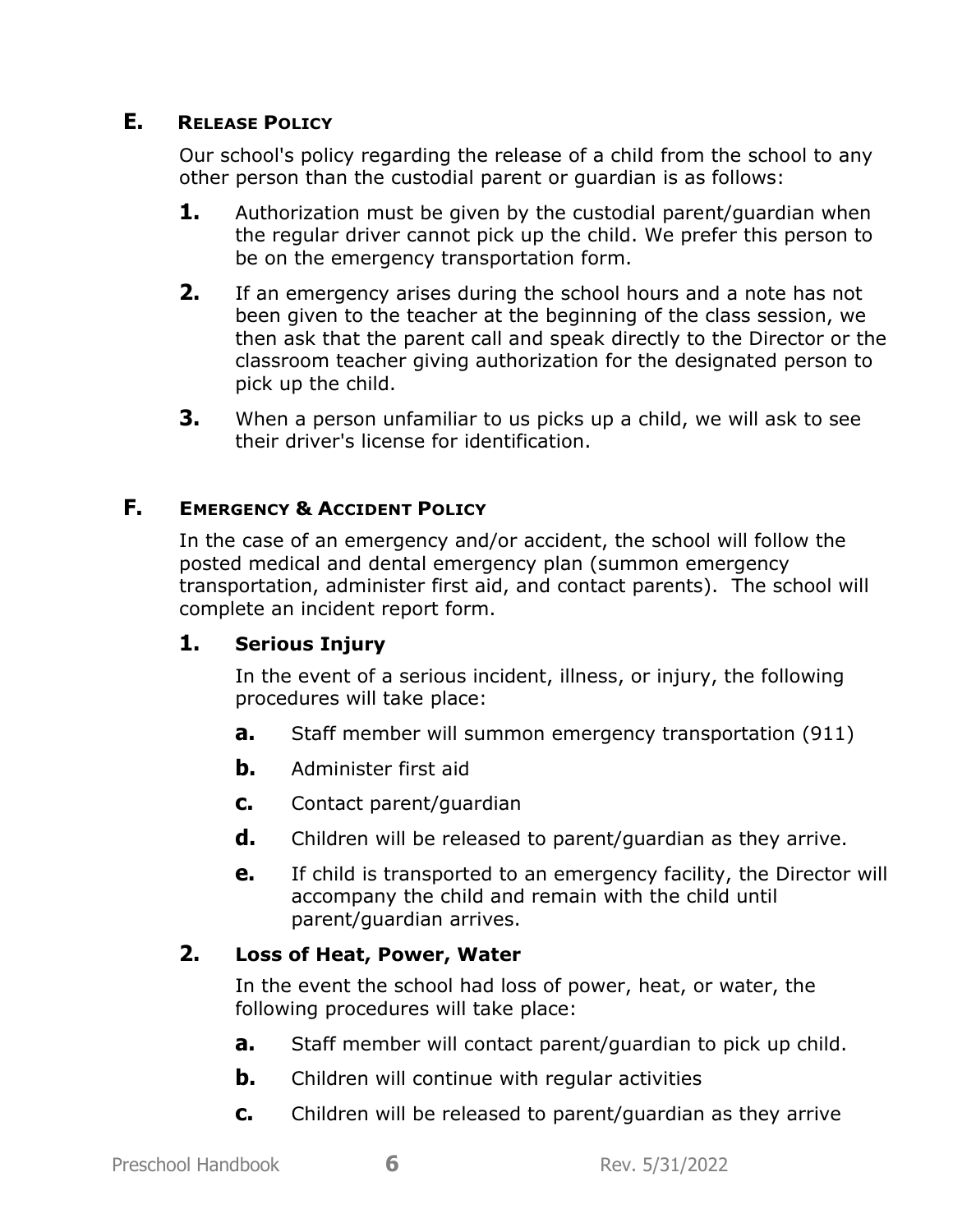# **3. Building Evacuation**

In the event that an evacuation of the building is needed (fire, bomb threat, threat of violence, natural disaster) the following procedures will take place:

- **a.** A warning is issued by a staff member
- **b.** Staff member does a head count and gets the attendance book.
- **c.** Staff members and children evacuate the building to the far SE comer of the church parking lot.
- **d.** Staff member calls the fire department
- **e.** Staff members call parent/guardian for pick up
- **f.** Staff members remain with children until the last child has been released to the parent/guardian.
- **g.** We will follow the recommendation of the emergency personnel as to whether to stay in this location or move to our secondary location.
- **h.** If directed to move to secondary location, the Bay Village City School district will transport the children and staff by bus to the Bay Village Middle School/Community Gym.
- **i.** Staff members will remain with the children until the last child has been released to the parent/guardian.

## **G. SAFETY & TRANSPORTATION POLICY**

In every instance this school takes as its first responsibility the health and safety of each child. Problems that arise can be minimized by the application of the following principles:

- **1.** Anticipation anticipate possible hazards and take necessary precautionary and preventative measures.
- **2.** No child shall ever be left alone or unsupervised. Reasonable and adequate supervision is the most important factor in the prevention of accidental injury.
- **3.** Our school's policy governing arrival and departure of children so that a child care staff member is aware of each child's presence at the school is:
	- **a. For arrival**: Parent brings child to classroom door and the teacher checks name and time in role book.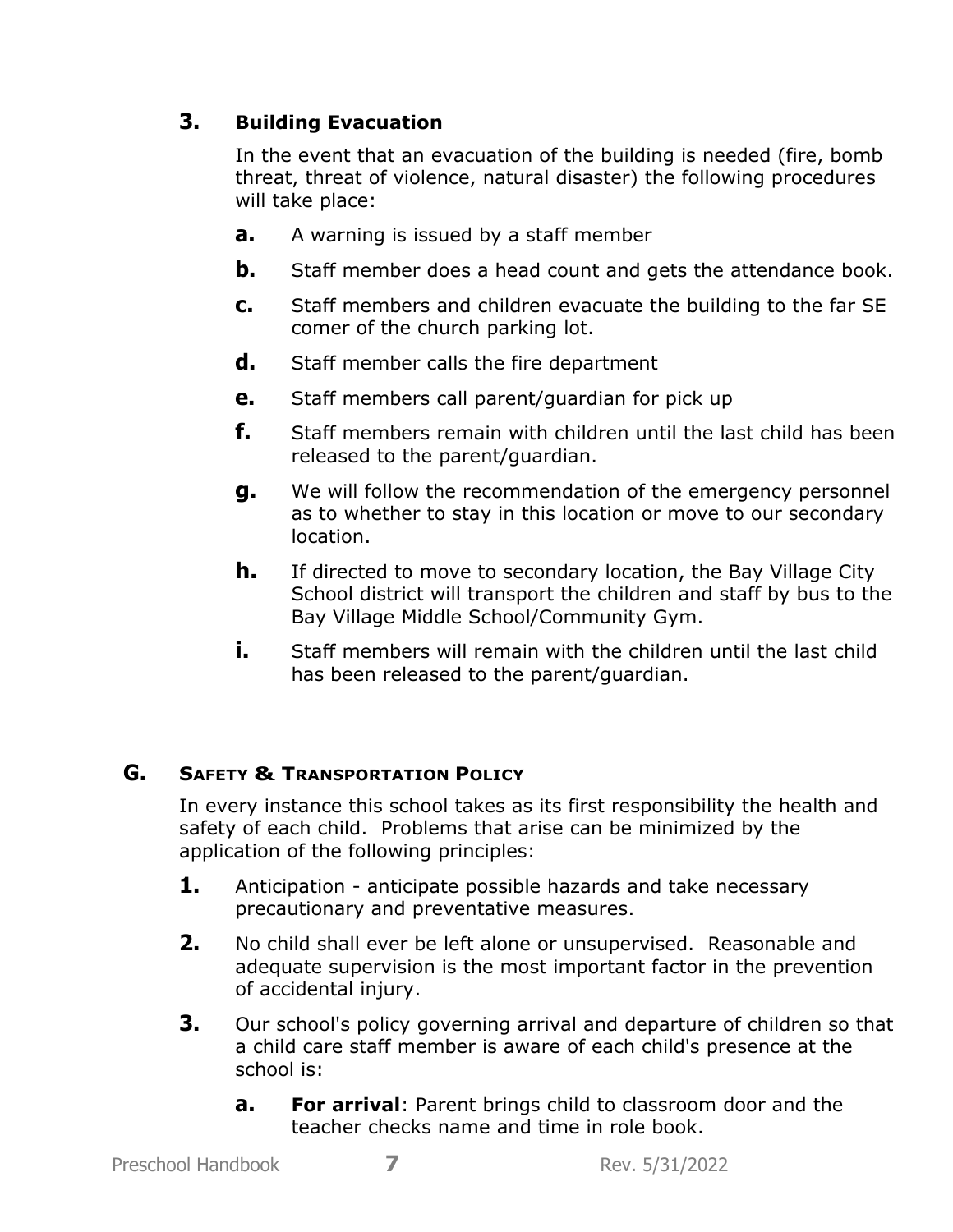- **b. For departure**: Teacher takes child to classroom door and parent receives child. Dismissal time is marked in the role book.
- **4.** Our school has immediate access at all times to a working telephone.
- **5.** The doors to the classrooms are locked at all times, and our preschool entrance is locked during class time hours (main entrance is open).
- **6.** Our school has a monthly fire drill at varying times each month.
- **7.** A record of fire drills is available at the school.
- **8.** Our school has a fire emergency and weather alert plan posted in each classroom which explains action to be taken and staff responsibilities in case of fire emergency or weather alerts and diagrams showing evacuation routes.
- **9.** In the event that a child needs emergency transportation, 911 will be called.
	- **a.** The preschool will not transport a child to an emergency facility if the parent refuses to grant consent for emergency transportation.
- **10.** When an accident or injury occurs, the school completes an incident report and a copy will be given to the parent/guardian.
- 11. Use of spray aerosols shall be prohibited when children are in attendance at the school.
- **12.** A childcare staff member shall immediately notify local public children services when the childcare staff member suspects that a child has been abused or neglected.
- **13.** Any custodial parent or guardian of a child enrolled in our school shall be permitted unlimited access to the school unless there is court documentation limiting access to the child.
- **14.** The preschool will only administer medication that has been approved by the parent, and all appropriate forms required by the state are completed and on file at the center. Children are not permitted to carry their own medications or ointments.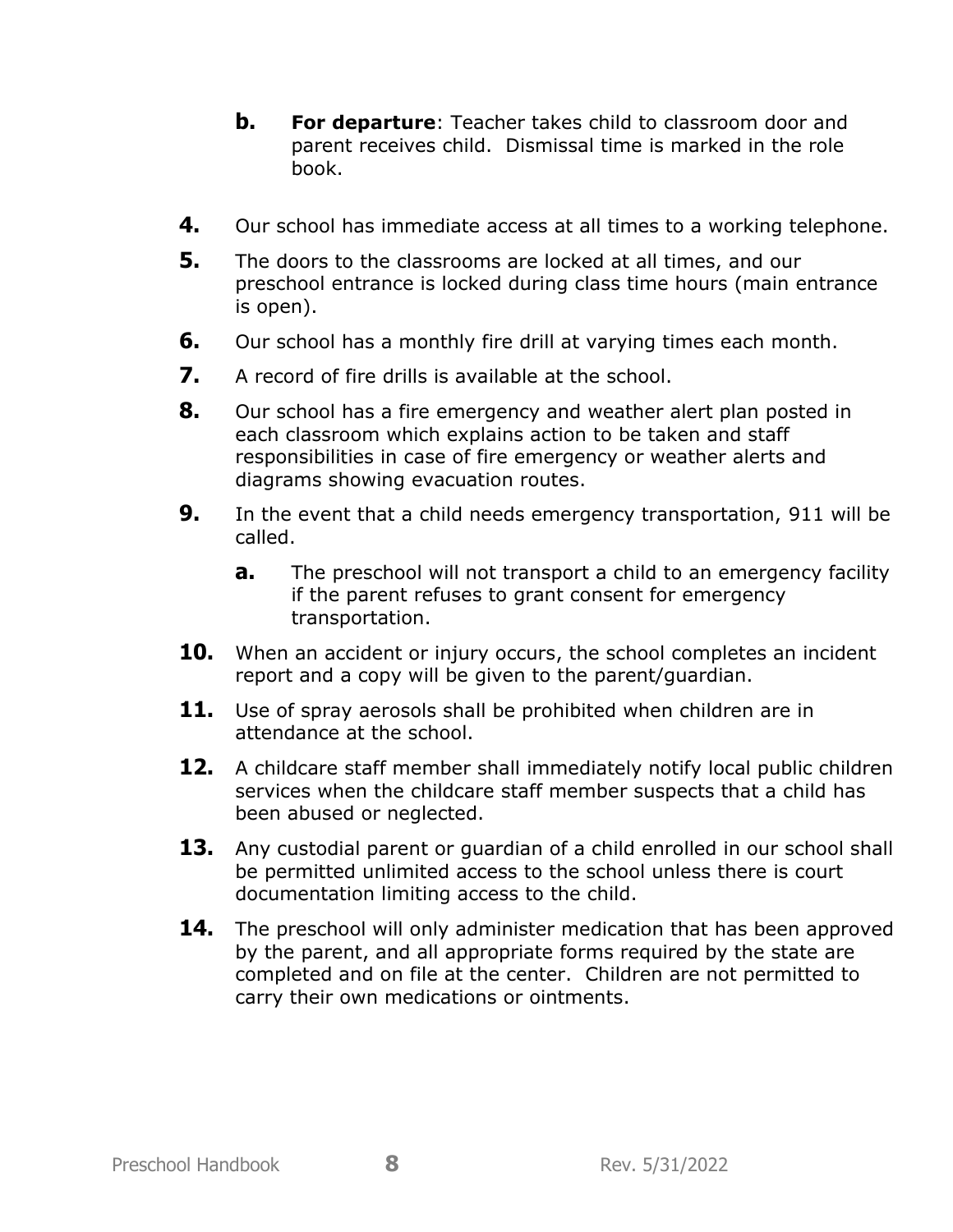## **H. IMMUNIZATIONS**

The following immunizations are required and must be kept up-to-date. The child's physician must notify the Preschool in writing, as additional immunizations are given. Exceptions to immunization requirements must be noted, signed and dated on the JFS 01305 form by parent/guardian of child.

- **1.** Diphtheria, Tetanus, Pertussis 4 or 5 shots (2, 4, 6 & 15 months and 4 years)
- **2.** Hepatitis B (Hep B)
- **3.** Hemophilus influenza type b (HIB)
- **4.** Measles, Mumps, Rubella (MMR)
- **5.** Polio
- **6.** Varicella Zoster (chicken pox)
- **7.** Hepatitis A

# **I. COMMUNICABLE DISEASE POLICY**

**1.** The administrator will review with all staff members the signs and symptoms of illness and proper hand washing and disinfection procedures.

This review shall be given to each new employee and discussed periodically at staff meetings.

No staff member shall attend the school if they exhibit signs of communicable disease. The administrator reserves the right to request a physician's note for a staff member to return to work.

- **2.** A staff member is available to observe all children upon entering their group. The school will notify the parent or guardian when a child has been observed with the signs and symptoms listed on the communicable disease chart. This chart is posted in the Preschool office.
- **3.** A child who has been suspected of communicable disease shall be provided with a cot and blanket and isolated in Director's office. The child will be within sight and hearing of an adult. No child shall be left alone or unsupervised.
- **4.** Re-admittance to school of any child who has been ill or who has been discharged to the parent due to illness:
	- **a.** A verbal interview with the parent and inspection of child.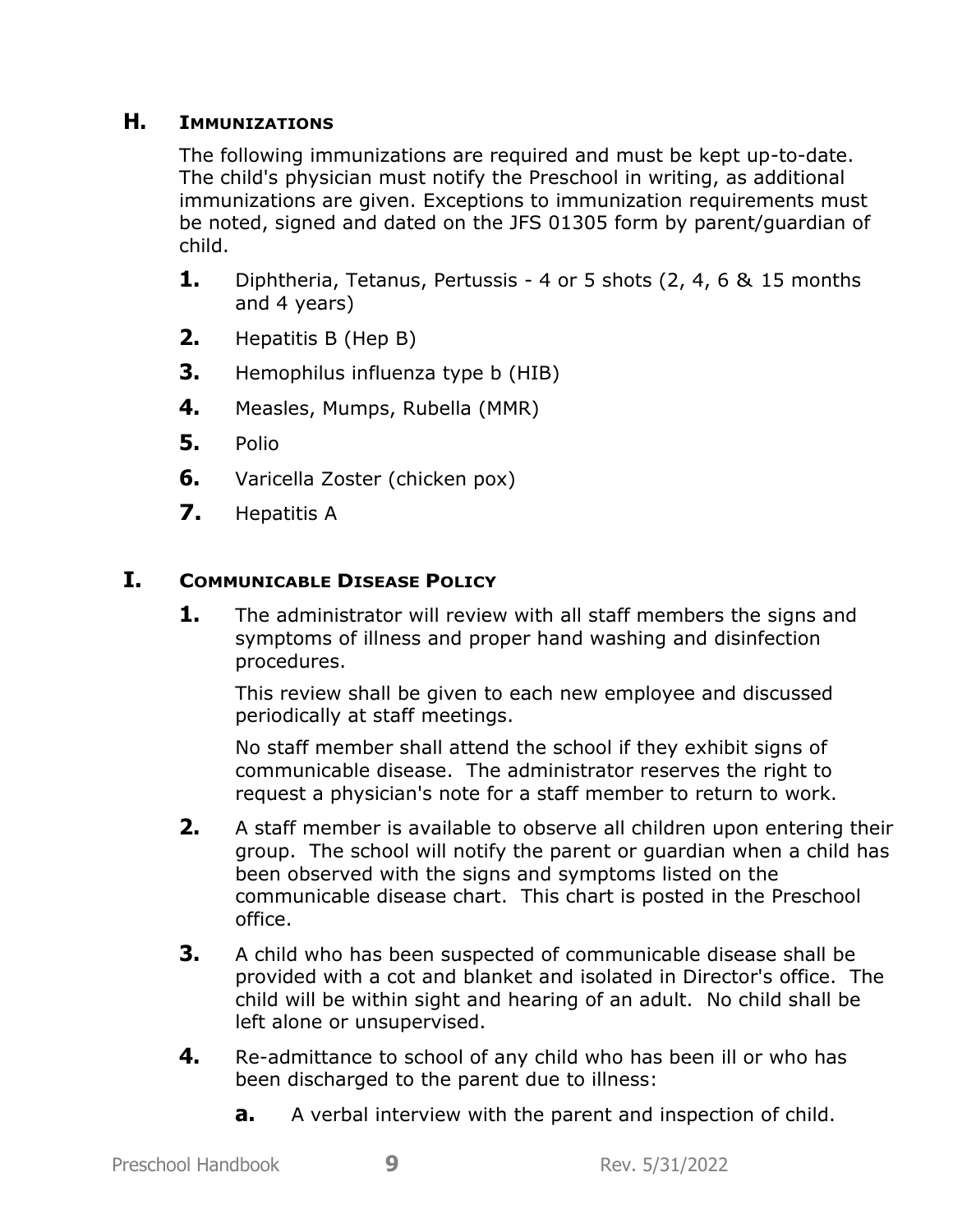- **b.** If child has chicken pox, he may return to school after all blisters have developed scabs. All scabs do not need to be gone.
- **c.** Mumps all swelling must be gone. If the child has only had them on one side, he must wait 24 hours to see if the other side swells.
- **5.** Parents of other children in the school will be notified of exposure to communicable disease by notices sent home from the school.
- **6.** The school does not administer any medications, vitamins, special diets, or fluoride supplements. If there is an exception to this policy, then the prescribed A.D.H.S. form 1217 would need to be completed and reviewed by the administrator.
- **7.** We will observe a child with minor cold symptoms or who does not feel well enough to participate. If this child's condition worsens, we will isolate child and call parents.
- **8.** A child who becomes ill during the day shall be released to his parents as soon as possible. If the custodial parents or guardian is not able to come to the school to take charge of an ill child, the school may discharge the child to the person who has been designated by the parent to take charge of the child.
- **9.** We will isolate and send home any child with:
	- Diarrhea (more than one time)
	- Severe coughing (whooping) (red/blue face)
	- Difficult or rapid breathing
	- Yellow skin or eyes
	- Conjunctivitis (pink eye) redness of eye, discharge, matted eve lashes, itching, burning
	- 100 degree temperature
	- Infected skin patches
	- Dark urine/grey or white stool
	- Stiff neck with elevated temperature
	- Unusual spots or rashes
	- Sore throat/difficultly swallowing
	- Vomiting
	- Lice, scabies or other parasites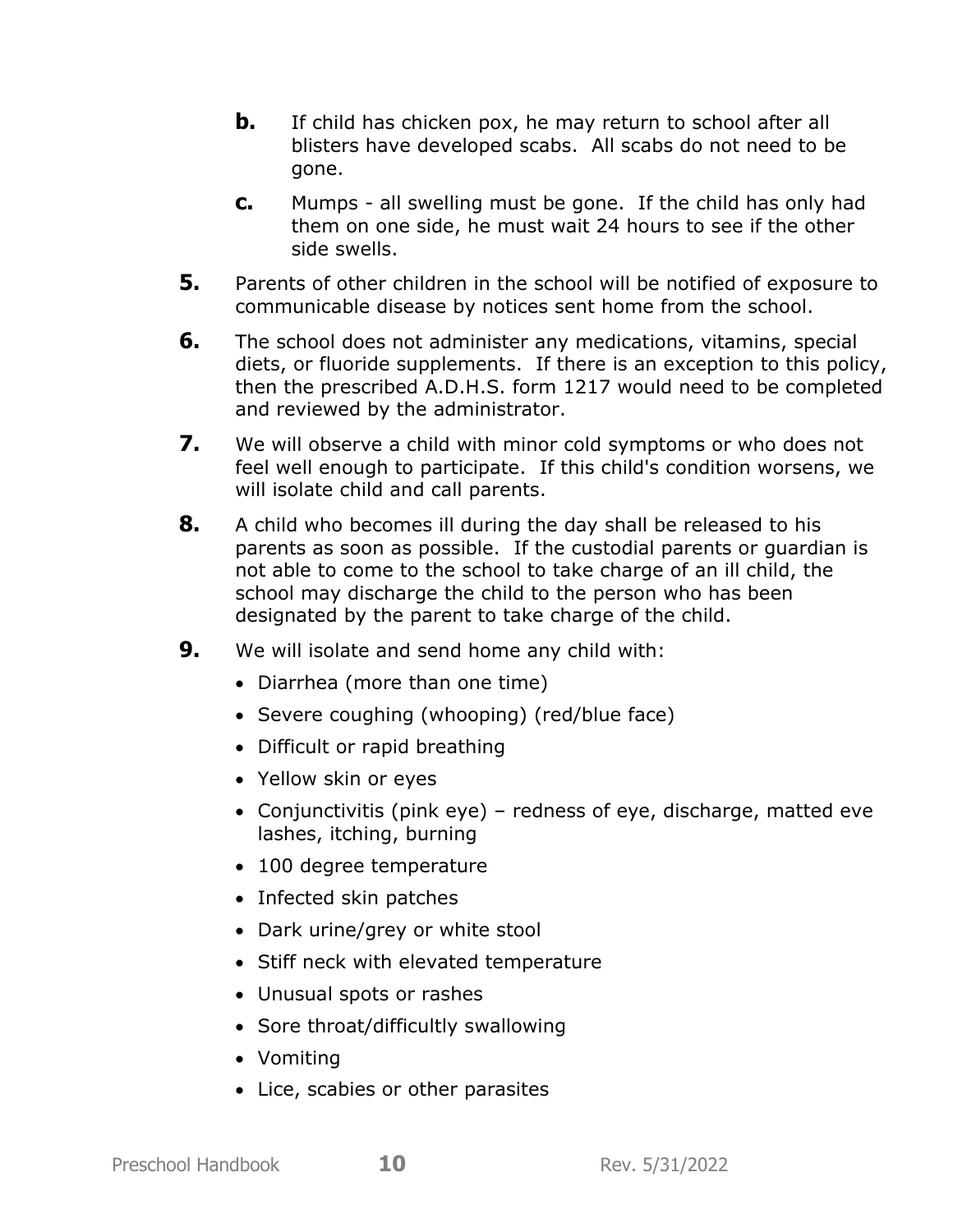The Director will decide decisions regarding discharging a child. If the Director is unavailable, the teacher may make the decision.

## **J. DISCIPLINE POLICY/CLASS GUIDANCE POLICY**

The attitude and atmosphere of this school shall be one of love and acceptance. The needs of each individual child shall be met as nearly as possible. Activities shall be planned that take into consideration their needs and preferences.

## **Rule Number One** - *Prevent trouble before it starts!*

However, if a child loses his composure the teacher may hold him on her lap or have him sit on a chair until he has regained his self-control. Care will be taken not to isolate any child.

For a truly disruptive child, an additional staff member would be added to the classroom until the problem could be worked out. At no time will any child be subjected to corporal punishment or any other abuse, verbal or otherwise.

The ultimate goal of discipline is self-control, making it possible to direct one's own behavior, realistically and with integrity. As we work with children we try to help them take steps toward responsible self-direction.

A parent/teacher conference would be scheduled to discuss any continuing problems a child might have. Parents and teachers working together often resolve school problems very easily.

Sometimes we recommend that the family seek professional consultation and in rare instances, if a situation cannot be resolved, we would recommend, by mutual agreement between parent and school, that child be withdrawn from school. One month's payment will be refunded if this situation should occur. For other situations of students withdrawing, refunds will not be given.

## **Suspension/Expulsion Policy:**

The Preschool reserves the right to cancel the enrollment of a child for the following reasons:

- Non-payment or excessive late payments of tuition
- Not observing the rules of the preschool outlined in the Parent Handbook
- Physical and/or verbal abuse of staff or children by parent or child
- Unsafe behavior of a child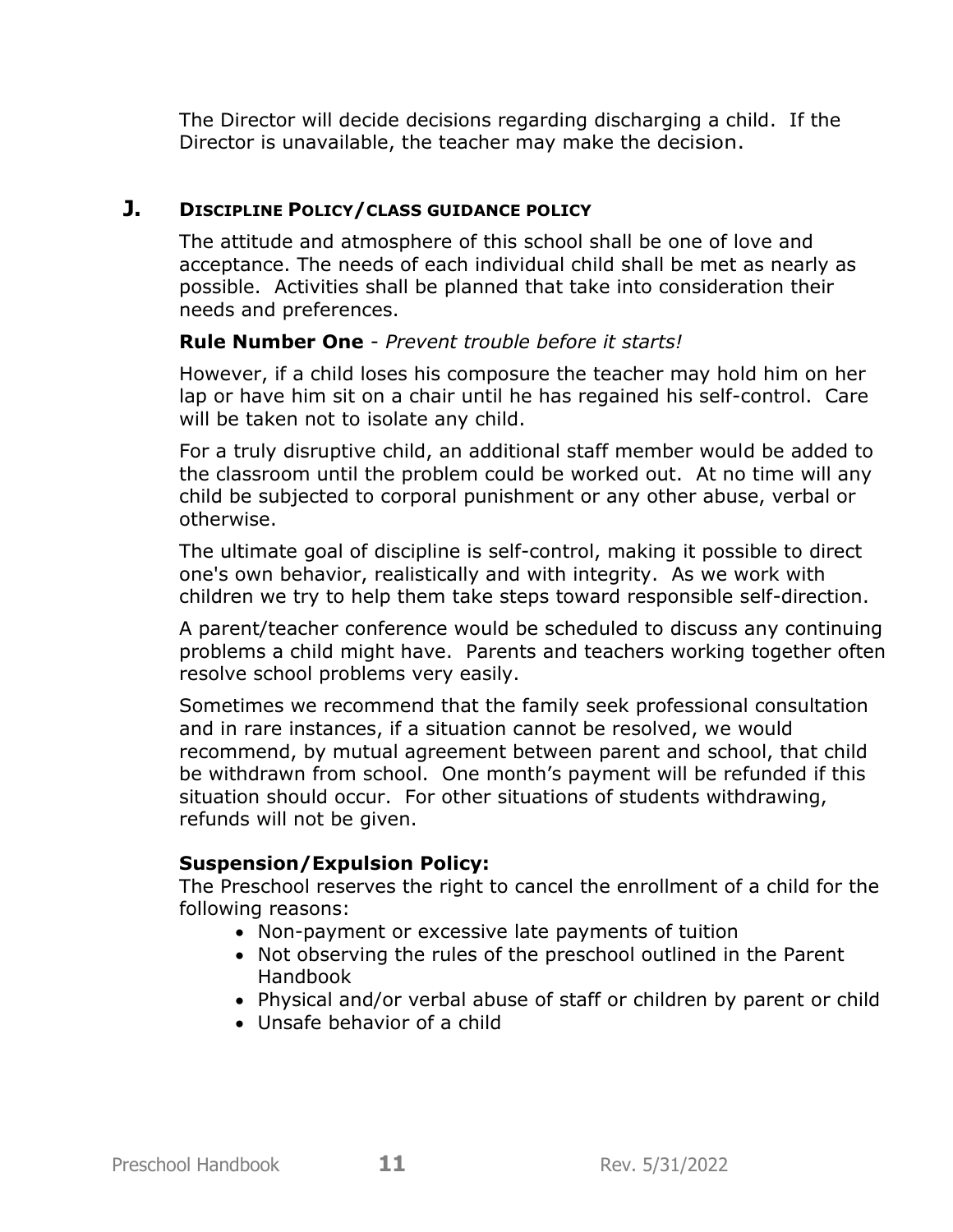## **III. ELIGIBILITY AND CLASS SIZE**

#### **A. TWO-AND-A-HALF YEAR-OLD CLASS**

For admission into our two ½ year-old program, a child must be 30 months by September 1 of the current school year. The class is usually limited to 10 children supervised by two teachers and a helping teacher who assists the class. A child does NOT need to have mastered toileting to enter this class.

This may be your child's first experience in a classroom setting: there are many new things to learn. Our curriculum for this class is designed so that each child will develop and grow stronger in the following areas: separation from parents, managing self-care (toileting, washing hands, etc.), selfcontrol, responsibility, listening, sharing, following directions, and developing appropriate attention span. Your child will be introduced to colors, shapes, counting, and early literacy skills. A variety of music, movement, stories, finger plays, and rug time activities will aid in this development. Children will play in our gross motor room daily where large muscle coordination will be practiced. Riding and push toys are available, as well as a slide, tunnel, basketball hoop, and an assortment of climbing equipment. Weather permitting, the outdoor play area will be used.

Once a week, children will attend a 10 minute HIS-Story Time. A child's growth can be divided in many ways: social, emotional, physical, intellectual and spiritual. We believe that all areas need to be met, with spiritual growth being the heart of it all. We want God's Big Story (the Bible) to shape their lives. We want kids to know the story AND the Author.

## **Staff to Child Ratio**

1 to 5 Group size 10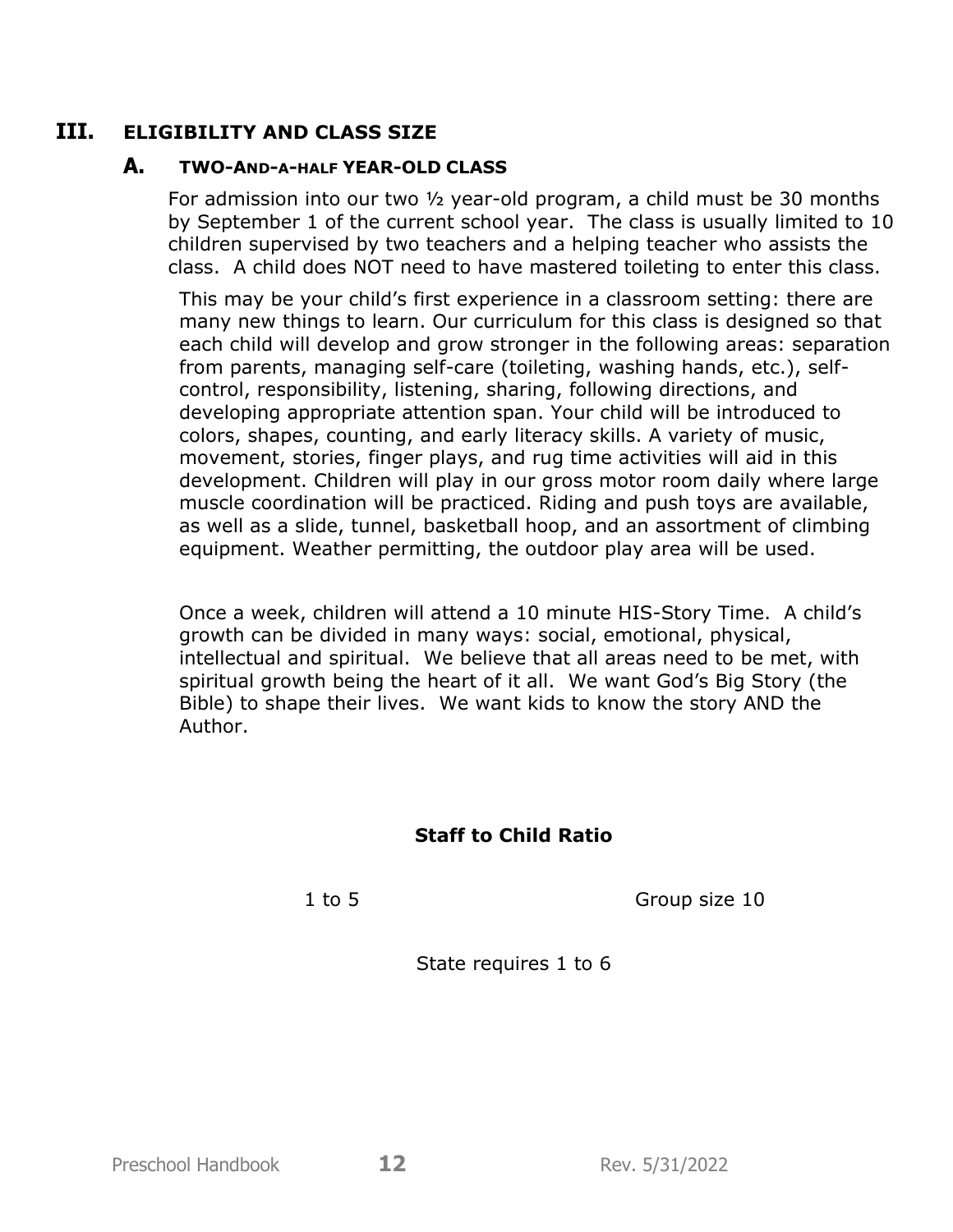## **B. THREE-YEAR-OLD CLASS**

For admission into our three-year-old program, a child must turn three by August 1 of the current school year. The class is usually limited to 10 children supervised by one teacher and a helping teacher who assists two "three's" classes.

This may be your child's first experience in a classroom setting: there are many new things to learn. Our curriculum for this class is designed so that each child will develop and grow stronger in the following areas: separation from parents, managing self-care (toileting, washing hands, etc.), self-control, responsibility, listening, sharing, following directions, and developing appropriate attention span. Your child will be introduced to colors, shapes, counting, and first name and letter recognition. A variety of music, stories, finger plays, and rug time activities will aid in this development.

Children will either play in our gross motor room where they can develop their large muscle coordination, or The ROCK; our outdoor classroom. The ROCK is where they will spend time playing and exploring in various activity areas giving them an opportunity to reconnect with nature.

Once a week, children will attend a 20-30 minute HIS –story time. A child's growth can be divided in many ways: social, emotional, physical, intellectual and spiritual. We believe that all areas need to be met, with spiritual growth being the heart of it all. We want God's Big Story (the Bible) to shape their lives. We want kids to know the story AND the Author.

## **Staff to Child Ratio**

1 to 6 Group size 12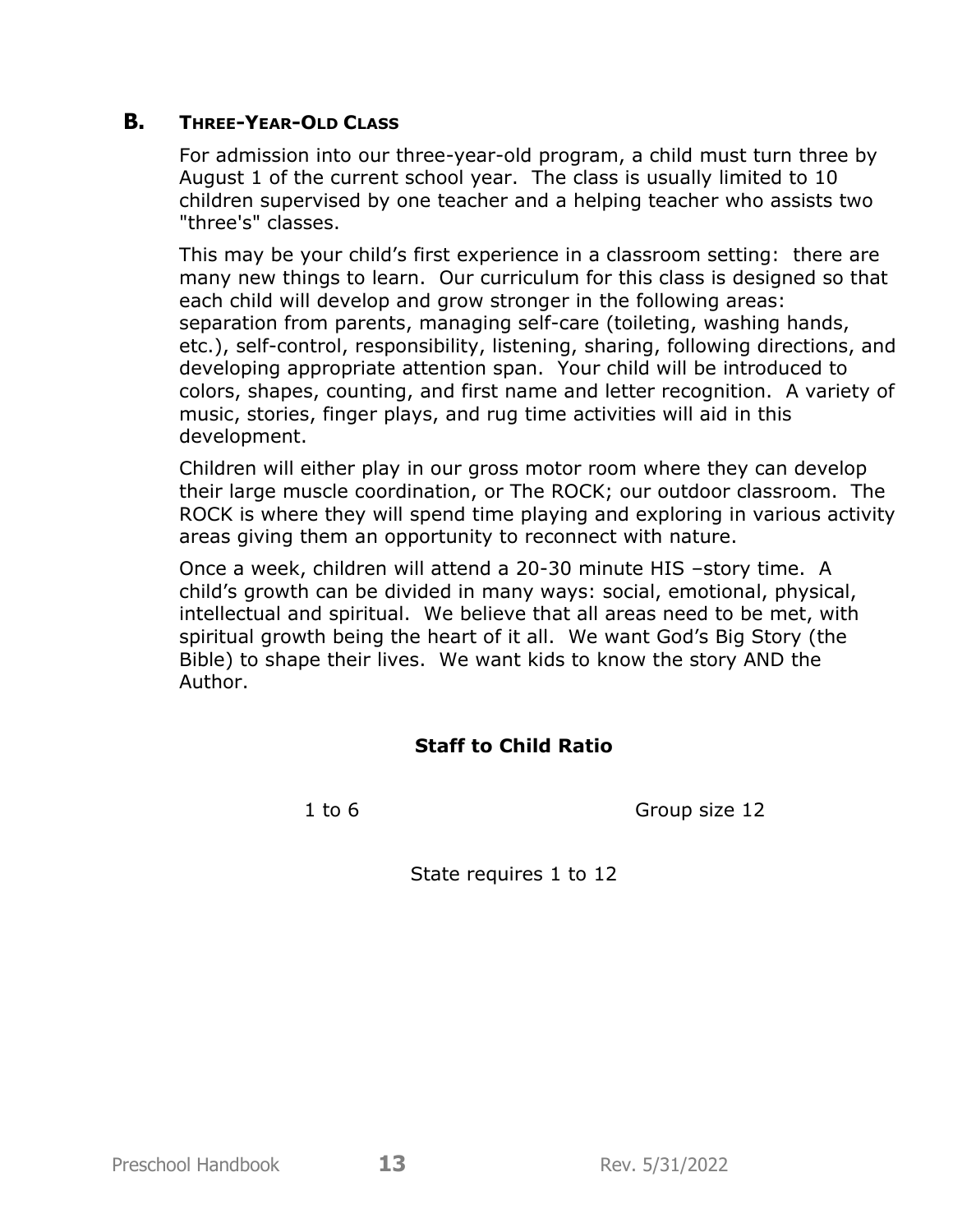## **C. FOUR-YEAR-OLD CLASS**

For admission into our four-year-old class, a child must turn four by August 1st of the current school year. The "four's" class is limited to 12-14 children supervised by one teacher and one helping teacher.

Our four-year-old program is designed to expand on what was learned in the three-year-old class. We will continue to develop your child's social and emotional growth: sharing, playing with others, following directions and rules, cooperation, participation, listening, self-control, increased responsibility, appropriate play, and developing appropriate attention span.

The framework of our academic curriculum is based on the Early Learning Content Standards from the Ohio Department of Education. Before entering kindergarten, your child will be introduced to language arts, mathematics, science and social studies. Through finger plays, stories, songs and rug time activities your child will continue to grow in letter and number recognition. Counting, one-to-one correspondence, sequence of events, and calendar (days of week, seasons, months, year) will be part of the curriculum. Your child's class will focus on a letter and number weekly, focusing on recognition of upper and lower case letters and the sounds each letter makes. Fine motor development is continued with cutting, zipping, proper holding of crayon/marker, and printing.

Children will either play in our gross motor room where they can develop their large muscle coordination, or The ROCK; our outdoor classroom. The ROCK is where they will spend time playing and exploring in various activity areas giving them an opportunity to reconnect with nature.

Once a week, children will attend a 20-30 minute HIS –story time. A child's growth can be divided in many ways: social, emotional, physical, intellectual and spiritual. We believe that all areas need to be met, with spiritual growth being the heart of it all. We want God's Big Story (the Bible) to shape their lives. We want kids to know the story AND the Author.

#### **Staff to Child Ratio**

| $1$ to 6 | Group size 12 |
|----------|---------------|
| 1 to 7   | Group size 14 |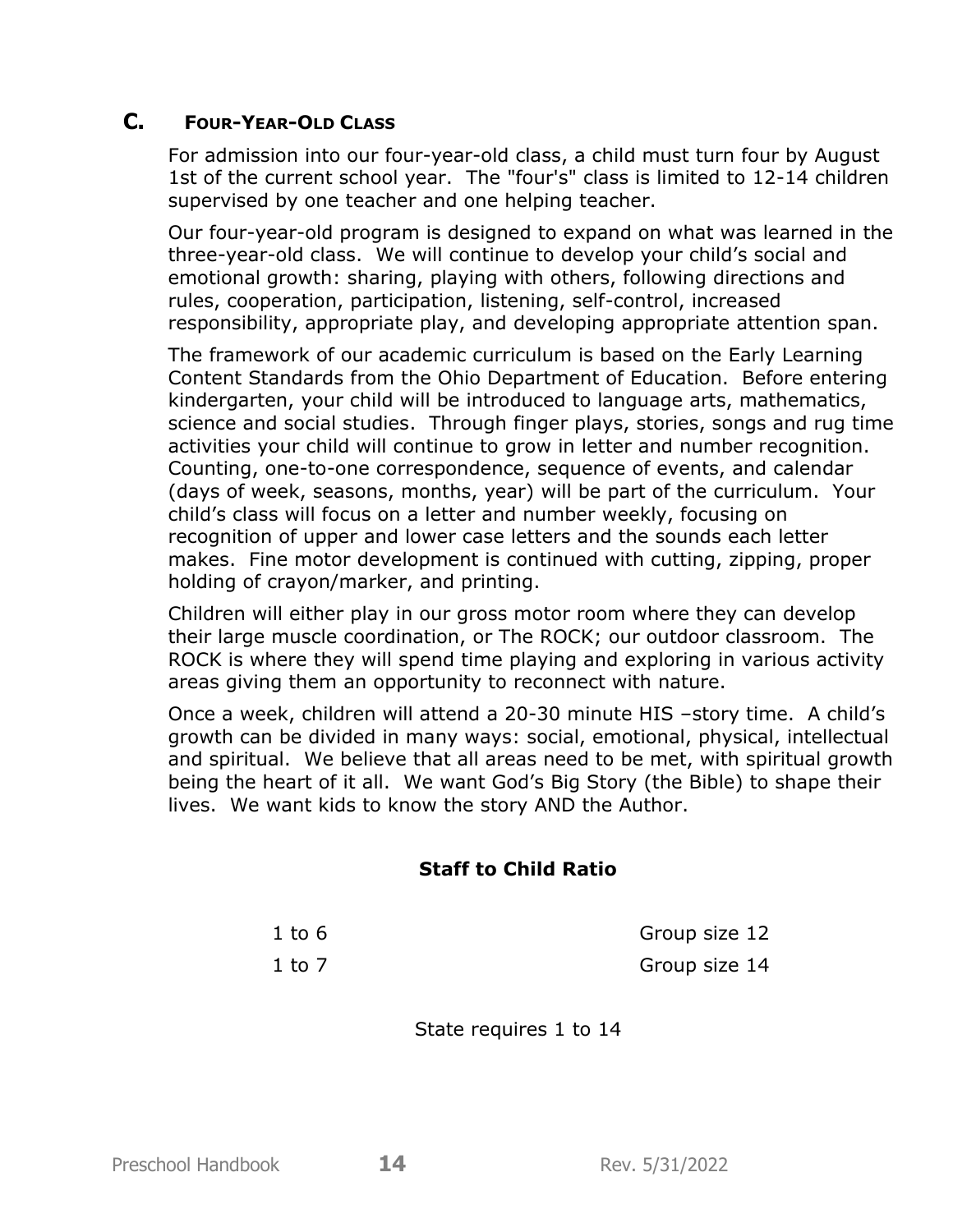## **D. FOUR-AND-MORE CLASS**

This class is designed for older 4's and early 5's. A child must turn 5 by December 1<sup>st</sup> of the school year to be eligible for the class. The Four and More class is limited to 16-18 children with two teachers and one helping teacher.

This class consists of older three's coming from the three-year-old class and younger four's coming from the four-year-old program. The units/themes covered in this class differ from that of the 4's so there is not a repeat for those who were in a four-year-old class. The curriculum is similar to the four's in that we prepare all the children socially, emotionally, physically, and intellectually for kindergarten. Concepts (social, emotional, and academic) that were covered in either the 3's or 4's will be enhanced. The framework of our academic curriculum is based on the Early Learning Content Standards from the Ohio Department of Education. Before entering kindergarten, your child will be introduced to language arts, mathematics, science and social studies. Through finger plays, stories, songs, and rug time activities your child will continue to grow in letter and number recognition. Counting, one-to-one correspondence, sequence of events, and calendar (days of week, seasons, months, year) will be part of the curriculum. Your child's class will focus on a letter and number weekly - focusing on recognition of upper and lower case letters and the sounds each letter makes. Fine motor development is continued with cutting, zipping, proper holding of crayon/marker, and printing.

Children will either play in our gross motor room where they can develop their large muscle coordination, or The ROCK; our outdoor classroom. The ROCK is where they will spend time playing and exploring in various activity areas giving them an opportunity to reconnect with nature.

Once a week, children will attend a 20-30 minute HIS-Story time. A child's growth can be divided in many ways: social, emotional, physical, intellectual and spiritual. We believe that all areas need to be met, with spiritual growth being the heart of it all. We want God's Big Story (the Bible) to shape their lives. We want kids to know the story AND the Author.

## **Staff to Child Ratio**

| $1$ to $8$ | Group size 16 |
|------------|---------------|
| $1$ to 9   | Group size 18 |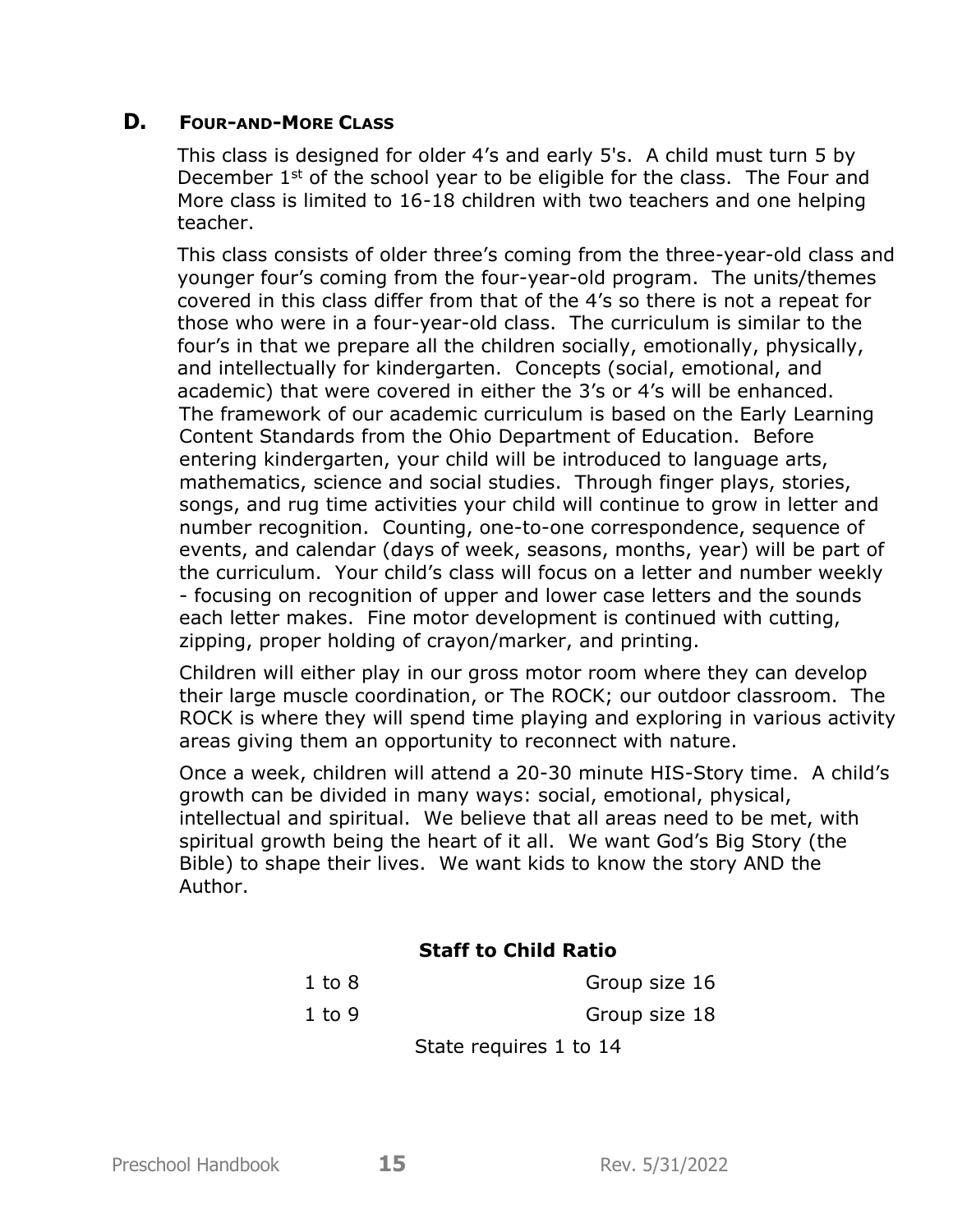## **E. MGM…MUSIC, GAMES, AND MORE**

MGM is an "optional" additional day for those students currently enrolled in our 4's or 4 & More program. It is a 10 week class offered one day a week in the winter. The primary focus of the class is on music, games, crafts, science, and cooking. The children will cover a different topic/theme each week. Past units have been camping (set up a real tent, go "fishing" and hike on trails), Dr. Seuss/Green Eggs and Ham (cook green eggs/ham and compare to regular eggs, graph the likes and dislikes), opposites (wear opposites that day, and all activities are backwards)—these are just a few.

# **Staff to Child Ratio**

1 to 7 Group size 15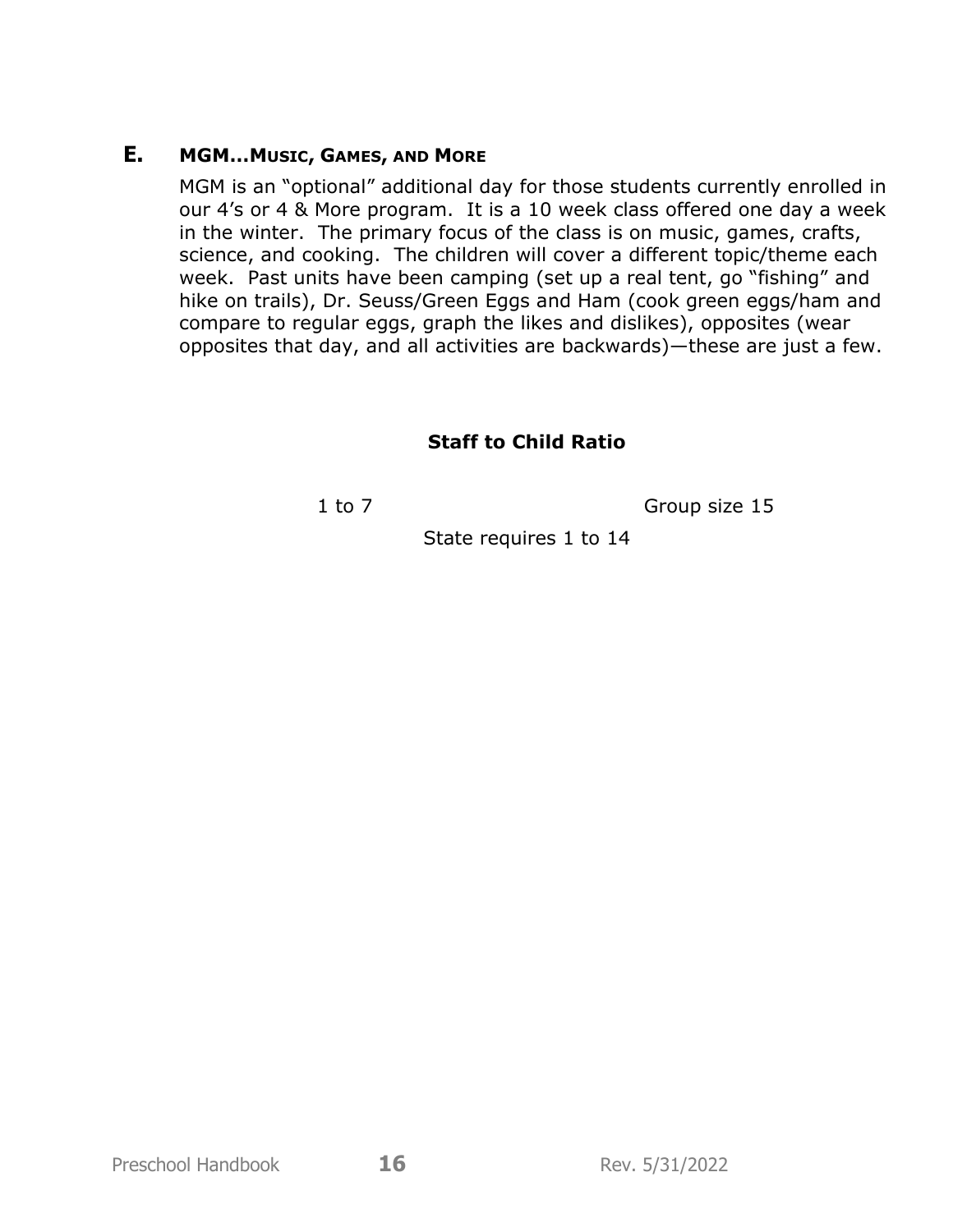# **II. DAYS AND HOURS OF OPERATION**

## **A. TWO-AND-A-HALF-YEAR-OLD CLASSES**

| AM | Wed | $9:00 - 11:30$ |
|----|-----|----------------|
|    |     |                |

## **B. THREE-YEAR-OLD CLASSES**

| AM | Mon, Tue        | $9:00 - 11:30$ |
|----|-----------------|----------------|
|    | Thu, Fri        | $9:00 - 11:30$ |
|    | Mon, Tues, Wed  | $9:00 - 11:30$ |
|    | Wed, Thurs, Fri | $9:00 - 11:30$ |
| PМ | Mon, Tue, Wed   | $12:30 - 3:00$ |

# **C. FOUR-YEAR-OLD CLASSES**

| AM   | Mon, Tue, Wed, Thu | $9:00 - 11:30$ |
|------|--------------------|----------------|
| PM - | Mon, Tue, Wed, Thu | $12:30 - 3:00$ |

## **D. FOUR-AND-MORE CLASSES**

| AM | Mon, Tue, Wed, Thu | $9:00 - 11:30$ |
|----|--------------------|----------------|
|----|--------------------|----------------|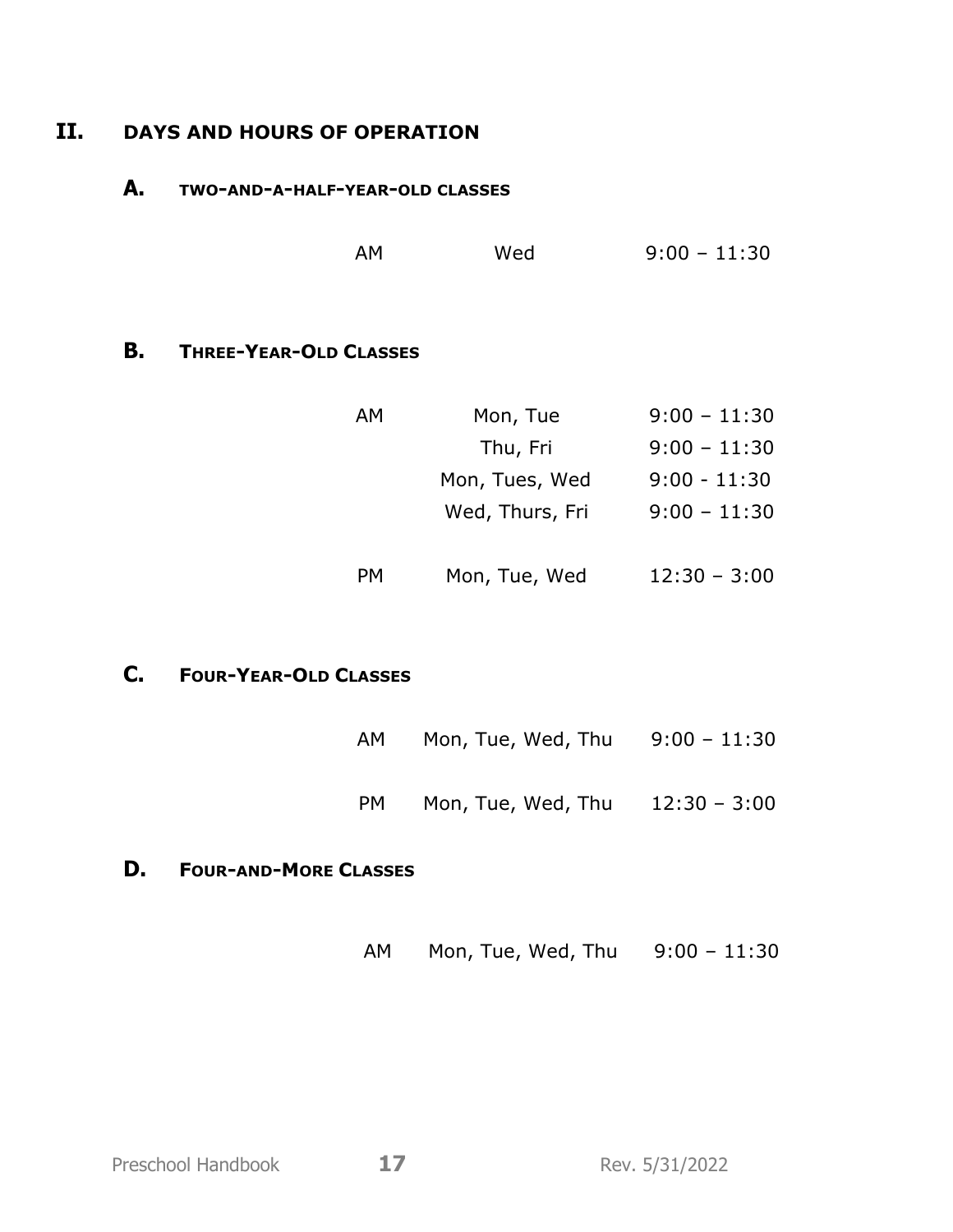# **E. MGM: Music, Games, and More**

# **Meets 1 Day a Week for 10 Weeks**

AM Fri 9:00 – 11:30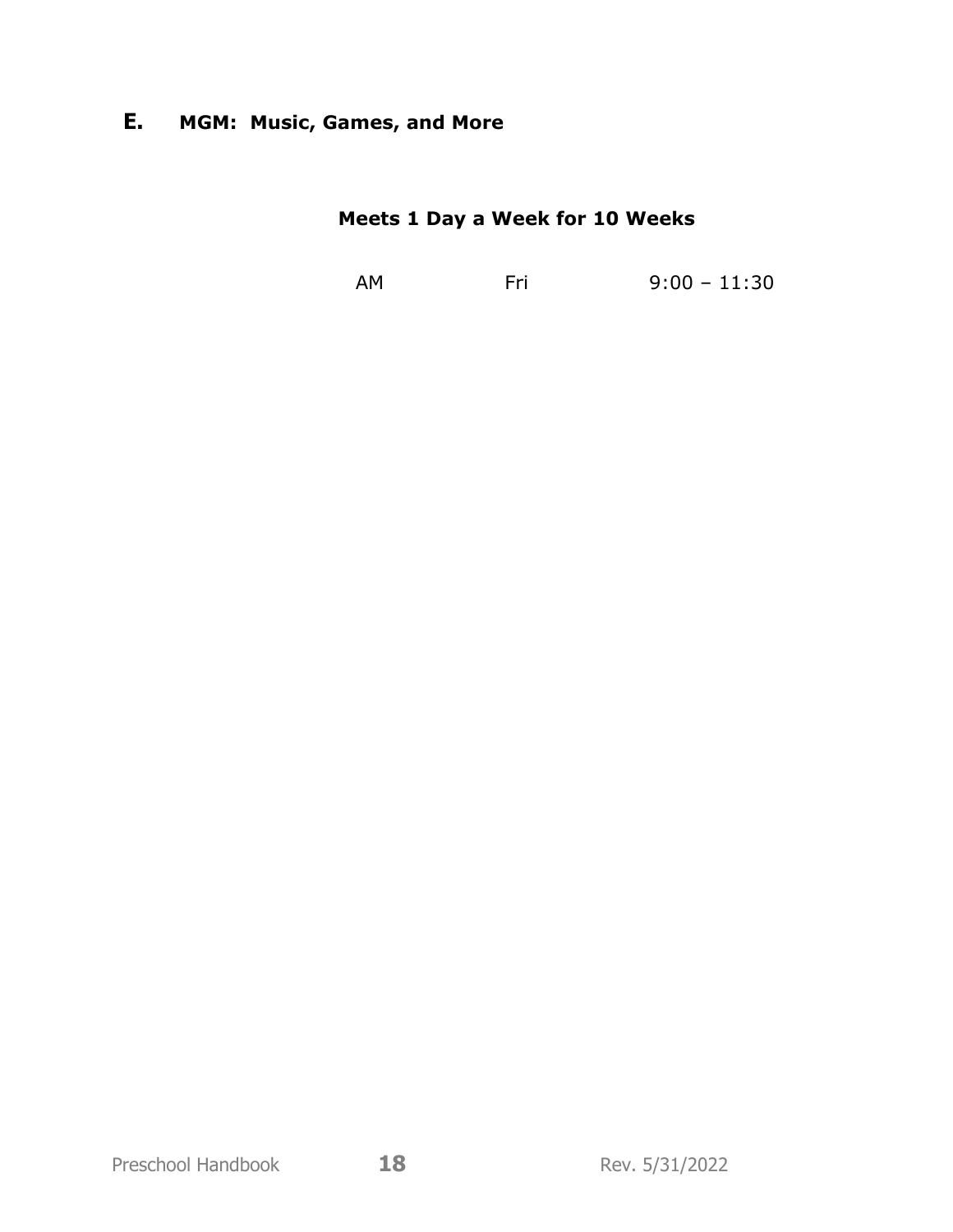# **II. Fees and Forms**

### **A. REGISTRATION**

A completed on-line registration and fee must be received in order to assure a place for your child. This fee is not refundable.

Before your child starts school in the fall, parents are asked to complete several State required forms.

Due to State Licensing Regulations these forms must be on file by the first day of school. Be sure they are filled out completely. This is for your child's safety and well being.

#### **B. TUITION**

Below is the tuition schedule. The first two payments are due June 15 and Aug. 15 and are NOT refundable. Special arrangements concerning payments may be worked out privately with our treasurer. The tuition covers classroom expenses, insurance and special events.

- $\bullet$  1<sup>st</sup> payment due: June 15 (non-refundable)
- 2<sup>nd</sup> payment due: August 15 (non-refundable)
- 3<sup>rd</sup> payment due: September 15
- 4<sup>th</sup> payment due: October 15
- 5<sup>th</sup> payment due: November 15
- 6<sup>th</sup> payment due: December 15
- 7<sup>th</sup> payment due: January 15
- 8<sup>th</sup> payment due February 15
- 9<sup>th</sup> payment due: March 15
- $\bullet$  10<sup>th</sup> payment due: April 15

Sometimes situations occur where by mutual agreement between parent and school, that child be withdrawn from school. One month's payment will be refunded if this situation should occur.

For other situations of students withdrawing, refunds will not be given.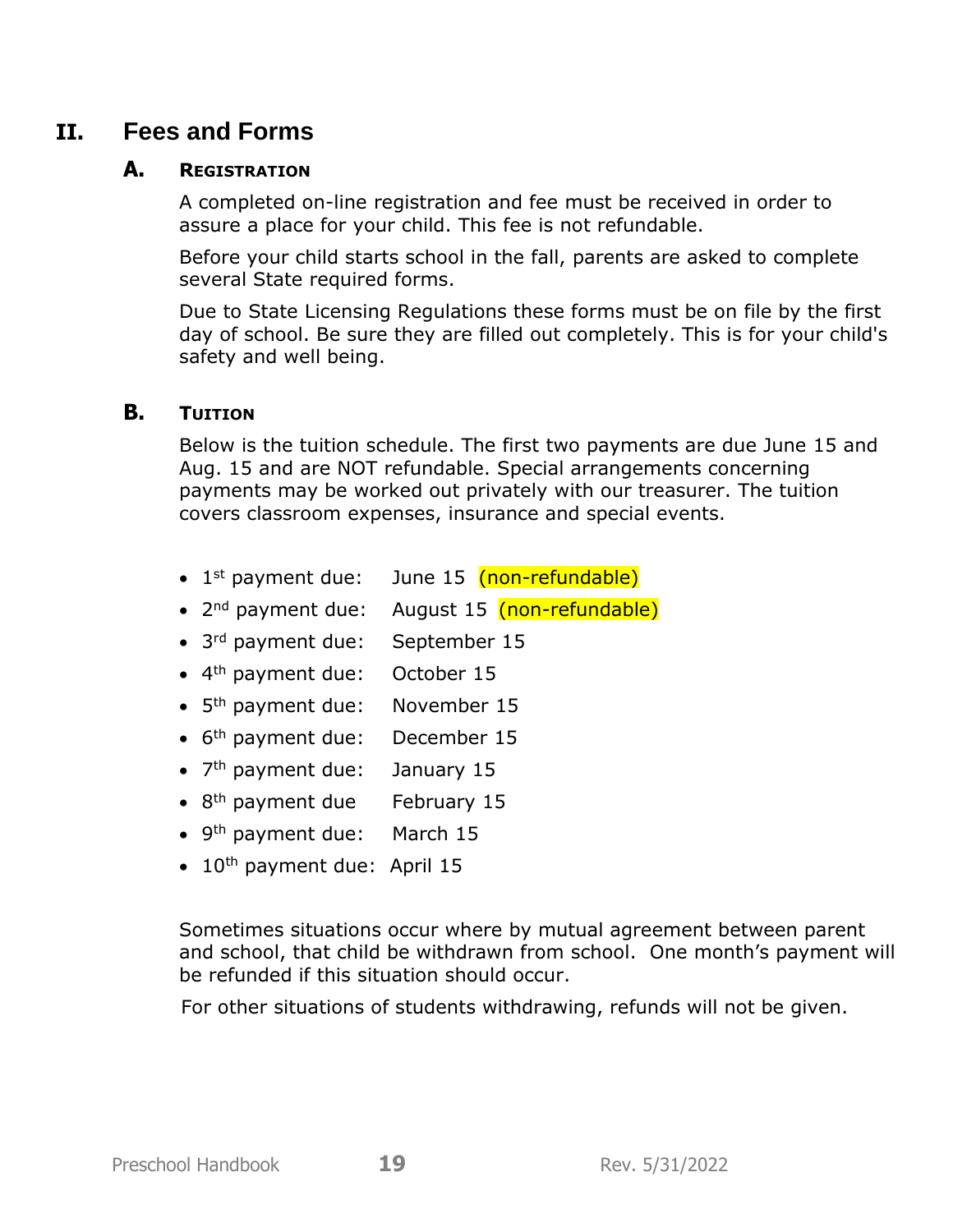## **III. DAILY CLASS SCHEDULE FOR PRESCHOOL: 2 ½ HOUR CLASS TIMES**

(This will vary by class)

| 15 minutes: | good-bye to parents, hello to teacher and introduction                                                           |
|-------------|------------------------------------------------------------------------------------------------------------------|
| 40 minutes: | self-directed free play time (art, table toys, blocks, crafts,<br>sand and water table, drama and house keeping) |
| 50 minutes: | group activities (story time, lesson/rug time, music,                                                            |
|             | calendar, science, His Story time)                                                                               |
| 20 minutes: | clean up, bathroom time, snack time                                                                              |
| 20 minutes: | self-selected large muscle activities (bikes, scooters,<br>climbing, balls)                                      |
| 5 minutes:  | ready for home (coats, school bags, good-byes)                                                                   |

We do not participate in outside field trips or swimming. Due to class time being 2 ½ hours, we do not have nap or resting time.

#### **SCHOOL CALENDAR:**

Visit [www.bpcpreschool.org](http://www.bpcpreschool.org/) to view the annual school calendar. This calendar will give you dates for holidays and preschool events.

The preschool will follow the Bay Village City Schools during inclement weather. Please check the TV stations; when Bay Schools are closed due to weather, the preschool will be also.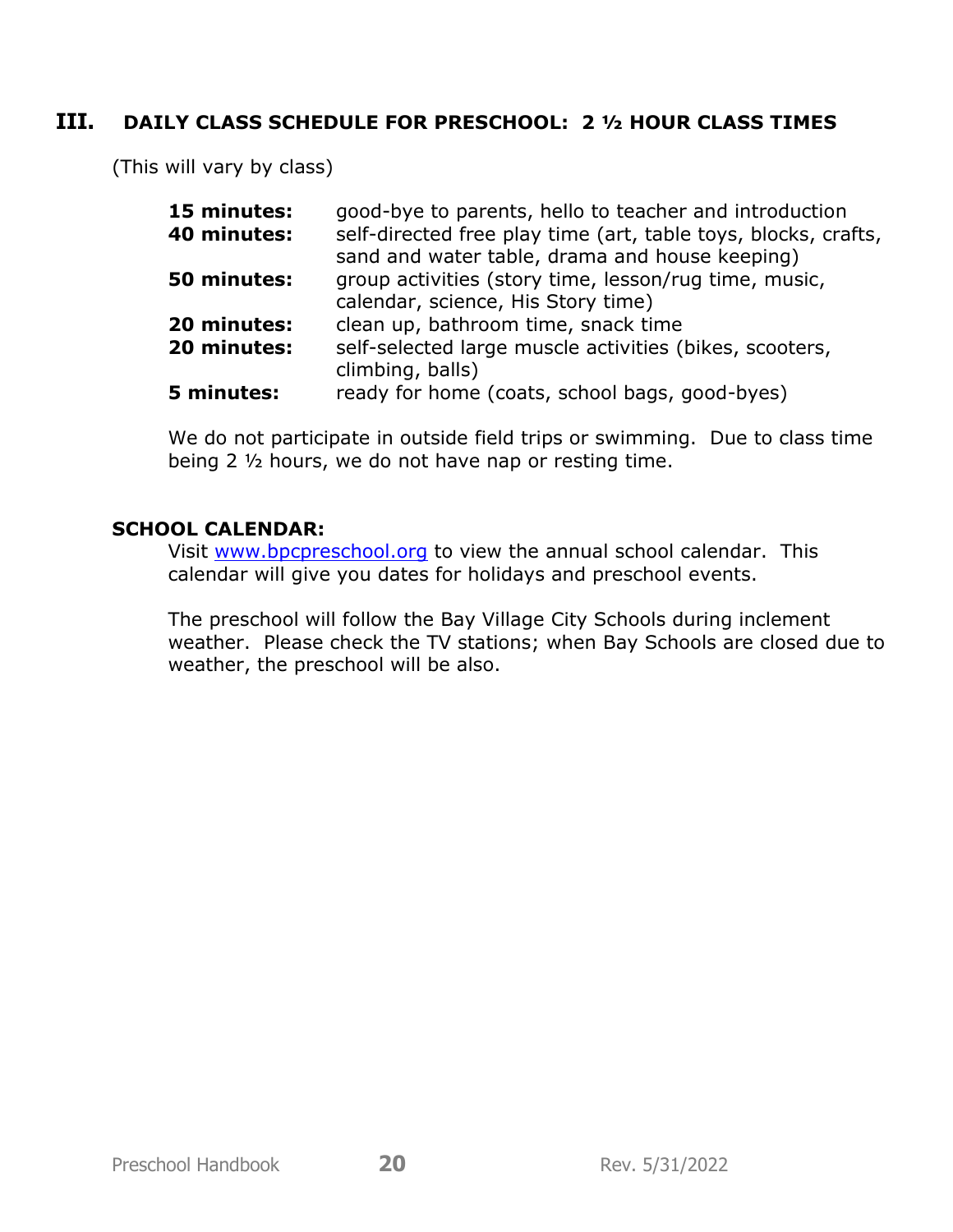# **IV. FACILITIES AND EQUIPMENT**

Our school enjoys excellent physical facilities. The classrooms are large, bright and equipped with a wealth of preschool equipment and supplies.

Upstairs there are large tricycles, and several types of climbing and sliding toys. In warm weather we take the children outdoors for walks and games. Each class will have indoor or outdoor gross motor time daily.

We also have an outside classroom where the children will spend time playing and exploring in various activity areas. This classroom, THE ROCK, gives children and opportunity to reconnect with nature. This space will not be used during cold winter months, rain, thunderstorms or extreme heat/humidity.

We do not offer water or swimming activities.

## **SNACKS**

Each school day the school serves a small snack consisting of water and a variety of crackers, pretzels or cookies. The preschool is a peanut-free school and will not serve any food that contains peanuts or food that is manufactured/ processed in a facility that has nuts.

During children's Special Days and Holidays your child's class will enjoy a snack provided by the parents. For any child with food allergies, we will work very closely with the family to ensure the snack provided is appropriate. If there is a concern, another snack may be brought in for that child.

## **V. SPECIAL SERVICES**

It is our goal that each child who completes our program will have had a successful experience and develops a love for school. We are a Christian school and while we encourage all families to attend, we are not a therapeutic school and do not have staff to provide special services. Because of this, it is preschool policy that any child diagnosed on the autism spectrum to be observed by the director of the school before being accepted into our school program. If it is determined that the needs of the child can be met, we will request that the child start the school year with an aide. This aide will be provided by the family and must work in the special needs/autism field. Through out the school year we will meet as a team (teachers, parents, and aide) to discuss goals for the child. If during the year we feel the goals are being accomplished and an aide is no longer needed, we will then move in that direction. There may be times when the needs of the child are greater than anticipated and the learning environment is not a good match. At this time, we will discuss with the parents other school options.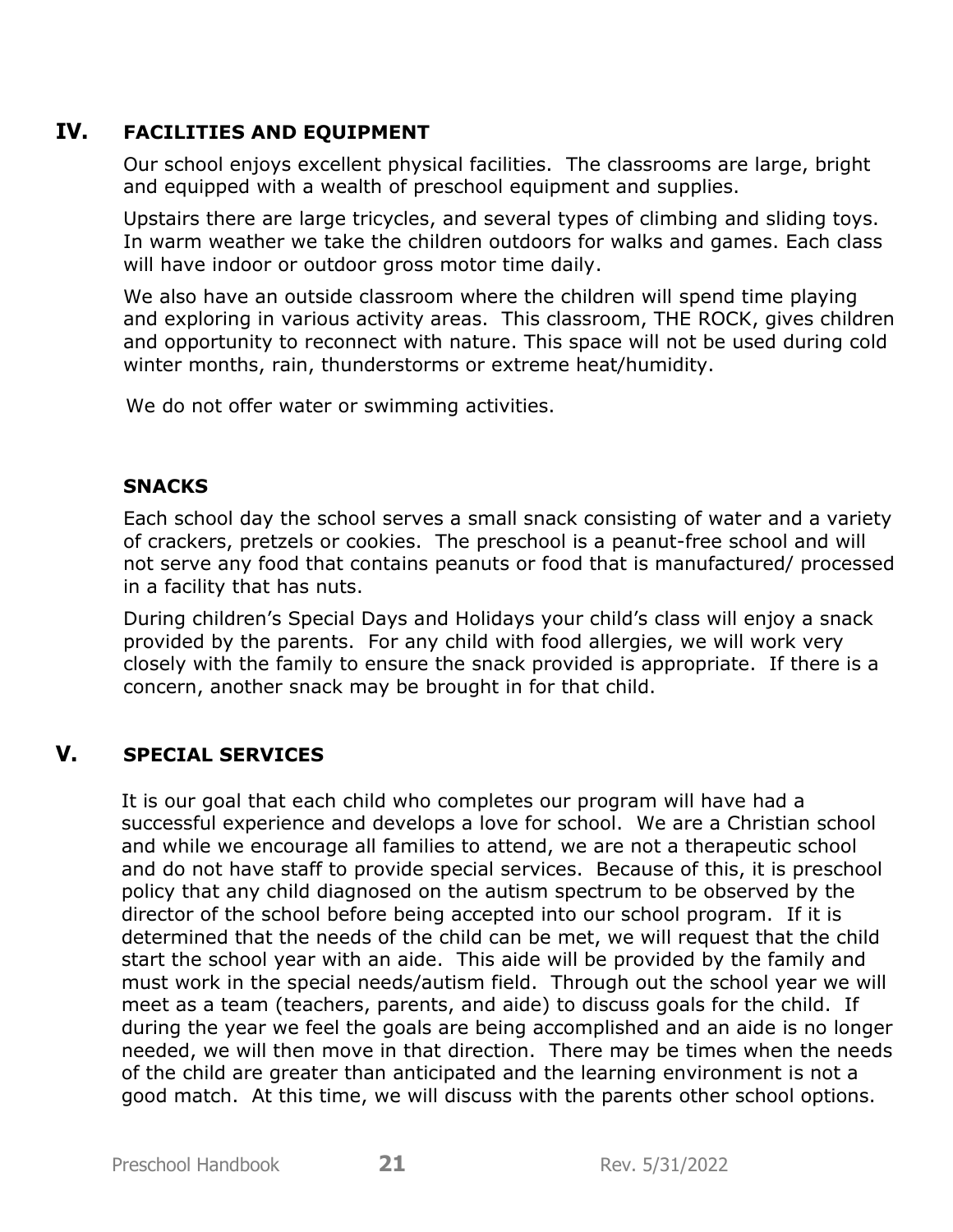# **VI. CAR POOLS AND PARKING**

Car pools are convenient and economical. They can also be very exciting and even frightening for some children. Many parents enjoy driving their child to and from school and use the time together as a sharing and "together time".

We do not have a "pull-up drop off" policy. We ask that you please accompany your child to the door of their classroom. This special time in the hallway is a wonderful opportunity for you to meet the other parents and children in your child's class. It is especially nice knowing the children and parents when your own child wishes to make a play date. We encourage "relationships" here at our preschool: not only between teacher and child, but also parents with teachers, parents with parents, children with parents, and children with children.

Whether you're a car pool driver or an individual parent driver, please take time to check the bulletin boards for lesson plans and notices. It's also a good time for a quick remark to the teacher about an important happening that could affect the child's day. We appreciate seeing parents often and feel that this daily connection is an important part of preschool.

Preschool parking is in the east lot off of Lake Road. Please use this parking lot and entrance when coming to school. The East Entrance doors (Preschool) will be locked during class-time hours. They will lock 15 minutes after classes begin, and open again 15 minutes before classes dismiss. The Main entrance of the church is always open, so please use those doors during class time.

# **VII. DRESS**

We ask each child to bring a school bag for his art work and projects. We suggest the school bag be large enough to fit a 12 by 14 piece of paper and have zipper closure rather than button or snaps. Please put your child's name on their school bag.

School dress is work-play clothes and rubber soled shoes. The children can slip on the climbing toys without. Tennis shoes are best. We ask that crocs, high heels, and slip-ons not be worn to school.

All outer wear needs to be labeled - sweaters, coats, hats, mittens, boots everything! Sometimes several children have similar hats, boots, etc. and it can get very confusing for everyone. Please choose coats and boots the children are able to manage easily. They love it when they can dress themselves - "All by myself."

We do supply paint smocks for messy painting projects but preschool children sometimes get very creative. It's better if they don't have to worry about their clothes getting dirty.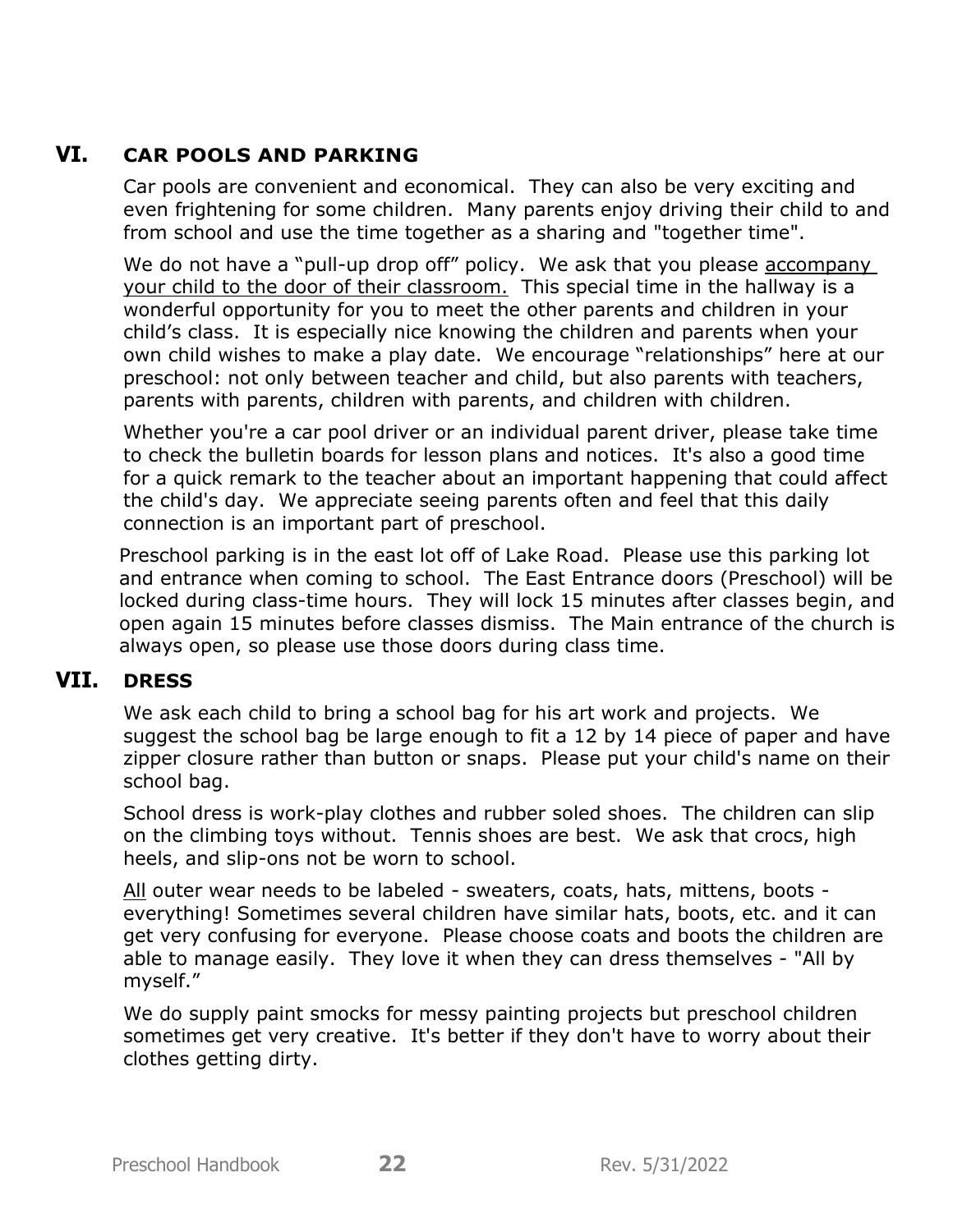# **VIII. SPECIAL EVENTS FOR CHILDREN/FAMILIES/PARENTS**

## **F. CELEBRATION OF HOLIDAYS AND PARTIES**

Preschoolers enjoy Holiday parties in an especially delightful way. Simple parties are best and the children help plan and carry out their own celebrations. Our school does not celebrate Halloween with costumes, but rather with a special treat, carving of a pumpkin, and fun games. Christmas is celebrated with many songs, crafts, and the dramatization of the Nativity Story. Our Four/Five's classes present a Christmas concert for parents and guests.

Sometimes parent(s) are asked to help with refreshments. There will be notices sent home concerning each holiday. Certainly each family's traditions are respected. If a family chooses for their child not to participate in a particular holiday ritual, we would understand and support your decision in any conversation with your child.

## **G. SPECIAL DAYS**

Each child will celebrate a "special" day. This day may or may not coincide with the child's actual birthday. The teacher will assign, or have you choose when your child's "special" day will be. For this day, the child will provide the class with a "special" snack and juice. Your child will also have "special" jobs and have "special" songs sung to them. This is a very exciting day for your child.

In our 4 and 4 & More classes we invite two guests to come to school with the "special" day child. You will have an opportunity to play with your child and participate in all the daily activities. Our 3 year olds enjoy their special day the same way as the 4 and 4 & More, but with no guests; this is something the children can look forward to for the next year.

# **H. PARENT/FAMILY EVENTS**

Several times during the year we will have parent/family events. These have always been well received and give us an opportunity to show you more of our school. Some of these events might include Dad's Day, Mother's Program, Pizza Night, Pajama Jam, Open House, or special speakers sponsored by our school. If needed while in our building, we offer a private space in our church infant nursery for mother's to breastfeed and/or pump breast milk.

# **PARENT/FAMILY MINISTRIES AND PROJECTS**

## **A. MAKE-A-CHANGE MEMORIAL**

This memorial was established by the preschool in 2007 in memory of one of our dear students, Maria McNamara. Maria was enrolled here at our preschool from 2003-2005. On April 1, 2006 Maria was diagnosed with a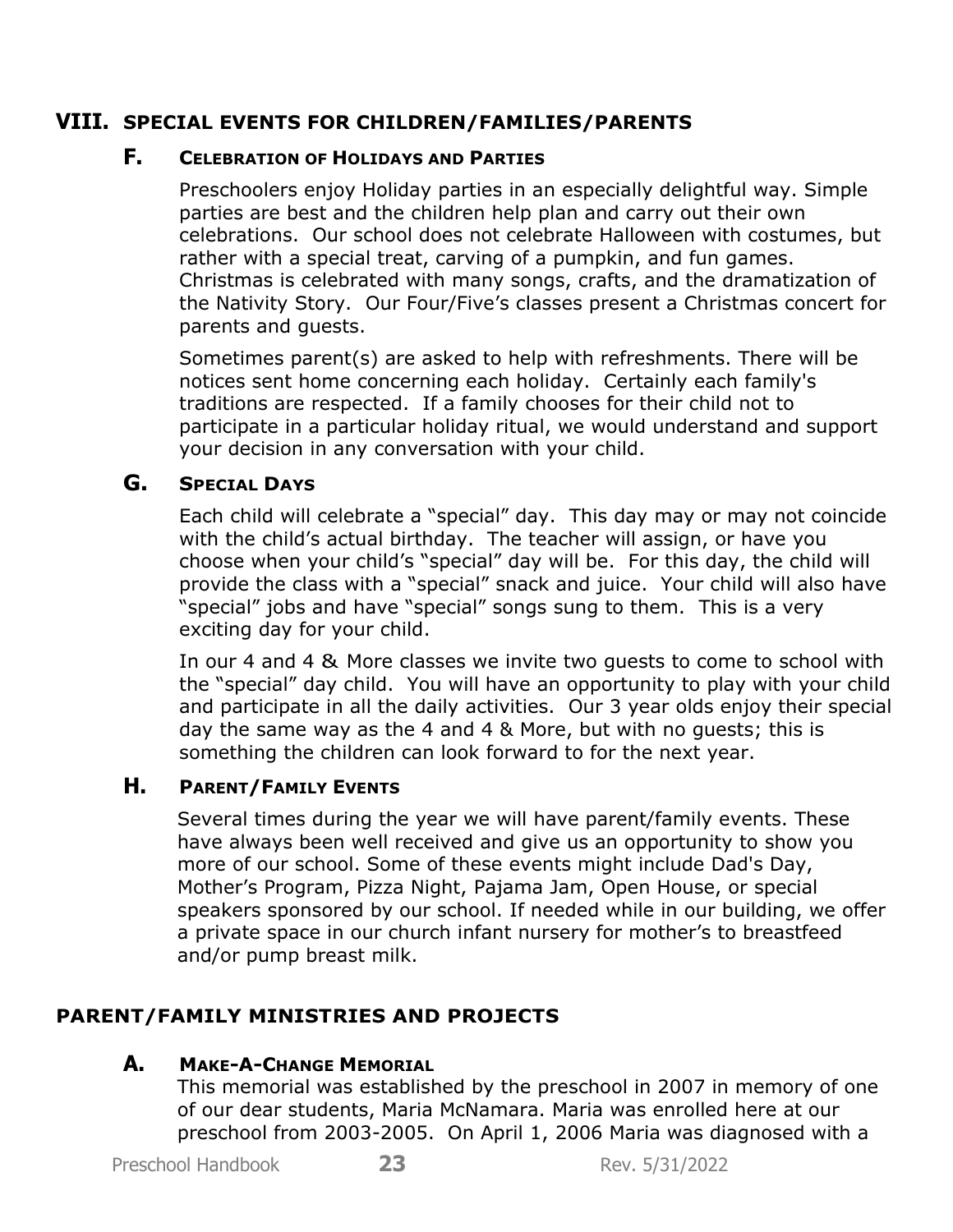brain tumor known as a glioma. She was given 10-12 months to live. On July 14, 2007, Maria died at the young age of 7. Our goal is to raise money-- "change", for the Prayers From Maria Children's Glioma Cancer Foundation. To learn more about childhood gliomas and/or the foundation, please visit [www.PrayersFromMaria.org.](http://www.prayersfrommaria.org/)

### **B. SHOE BOX MINISTRY**

During the holiday season, your child's class will participate (on a volunteer basis) in a "shoe box" ministry. Our school is very blessed to be partnering with a small school on the near West Side of Cleveland for this project. The idea of this program is to fill a shoe box with both essential and nonessential items. The box will then be wrapped and delivered to the school. It is our hope that through this ministry, your child will learn just a little bit more about the gift of giving and the gift of love. We feel this is a wonderful way for children to learn that giving does not only bring joy to those who are receiving the gift, but also to those that give.

## **C. MOPS (MOTHERS OF PRESCHOOLERS)**

We are affiliated with over 1200 chapters all over the world in an outreach program sponsored jointly by Bay Presbyterian Preschool and Bay Presbyterian Church Family Life Ministries. Meetings are twice a month on Monday mornings from 9:30 to 11:30 a.m. in Auburn Hall. Evening times are also available. The format includes a lesson, small group discussions, optional crafts, refreshments and childcare. Speakers also are included. Evening MOPS is also available.

Preschool moms find the support of their own peers and network together. A mentor or Titus mom helps organize and teach lessons relating to parenting.

Cost is minimal and childcare is provided. Please consider joining us! If you have questions, please call Bay Presbyterian Church (440-871-3822).

## **D. BAY PRESBYTERIAN CHURCH FAMILY LIFE MINISTRY**

We love children and look forward to meeting yours! Children in our care are treated with love and respect. We consider it a privilege to partner with parents in raising children who know, love, and share the Lord.

#### **1. Babies**

Child Care is available Sundays for infants through children aged 2.5 years during the 9:00 and 11:00 worship hours.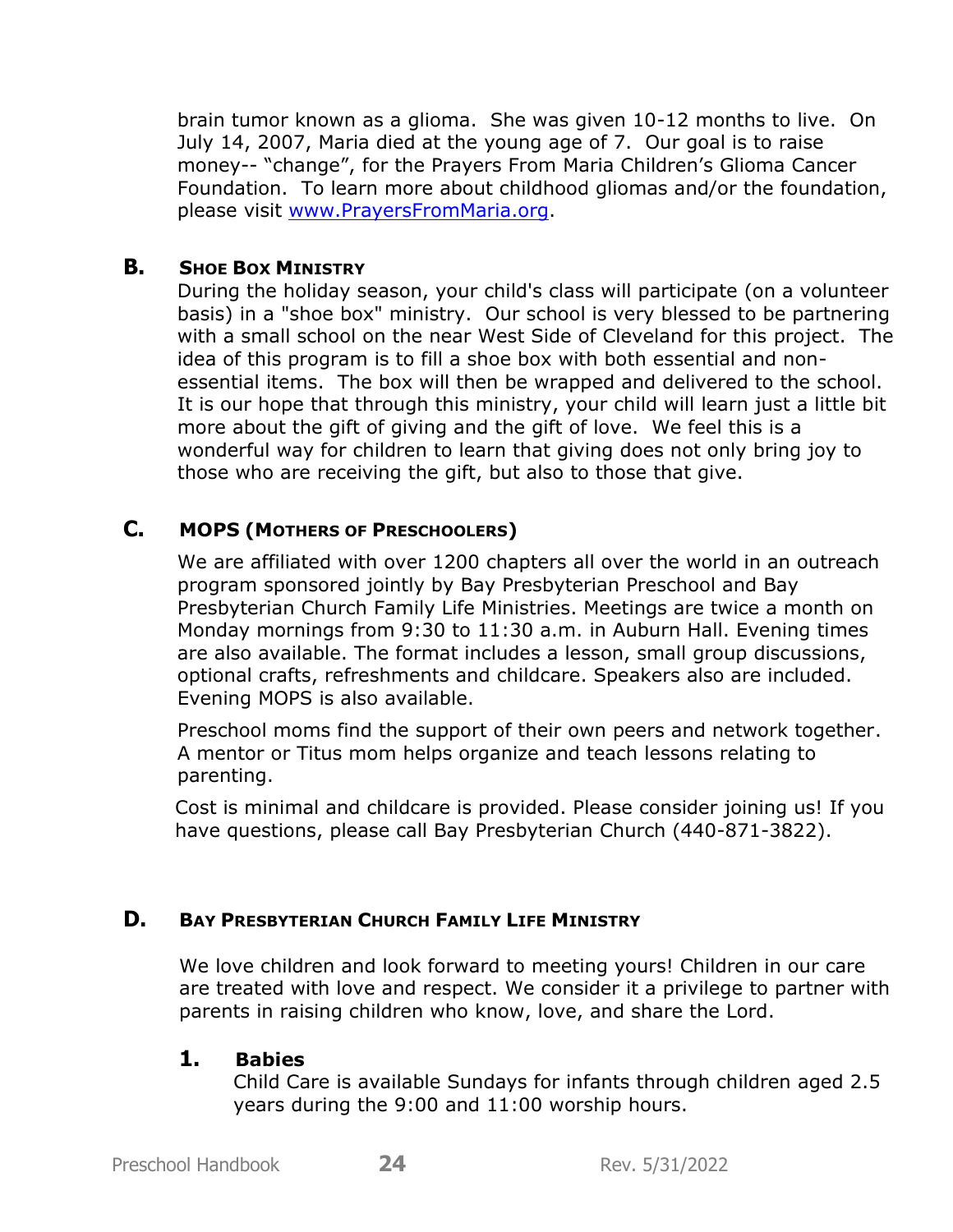# **2. Preschool Children**

Ministry with preschool children takes place on Sunday mornings during the 9:00 and 11:00 worship hours. Our experienced team of staff and volunteers model Christ's love and help children know, love and share the Lord. Activities and experiences are developmentally appropriate. We use Bible stories and music to teach kids eternal truth. Babies, Toddlers, and Preschoolers call this space, "Downtown."

# **3. Elementary School Children**

Ministry with elementary children takes place on Sunday mornings upstairs in the East Wing at both the 9:00 and 11:00 hours. We call this cool place for kids "UpStreet." UpStreet emphasizes worship, large group teaching and small group fellowship. Studying God's Word and learning to talk with Jesus gives us the power to take initiative, show respect, understand our uniqueness and offer peace to others. Our experienced team of staff and volunteers model Christ's love and help children know, love and share the Lord.

# **4. Special Needs Ministry**

**WHO**: Children and adults, ages 1-102, whether diagnosed with special needs or not, who need assistance in being able to fully participate in the life of the family of faith.

**WHAT**: Individual support to know, love and share the Lord. **WHEN**: Every Sunday morning, during weekday programs, quarterly Respite events. Classes held at both the 9:00 and 11:00 hours. Adult classes at 9:00 only.

**WHERE:** Wherever there is a need.

To learn more about our programs and events, visit [www.baypres.org](http://www.baypres.org/)

# **XI. WHAT'S GOING ON IN THERE?**

## **A. QUESTIONS**

If you are puzzled by anything concerning our schedule, certain activities, or if you desire to have a talk with your child's teacher, please feel free to phone. There are regularly scheduled teacher/parent conferences during the year but we know a parent needs to talk at other times too. We feel a responsibility to keep you informed and knowledgeable.

Should your child begin asking questions in school about subjects which concern him but are difficult to discuss because of each family's interpretation, we will call you. Some of these questions could be: "Where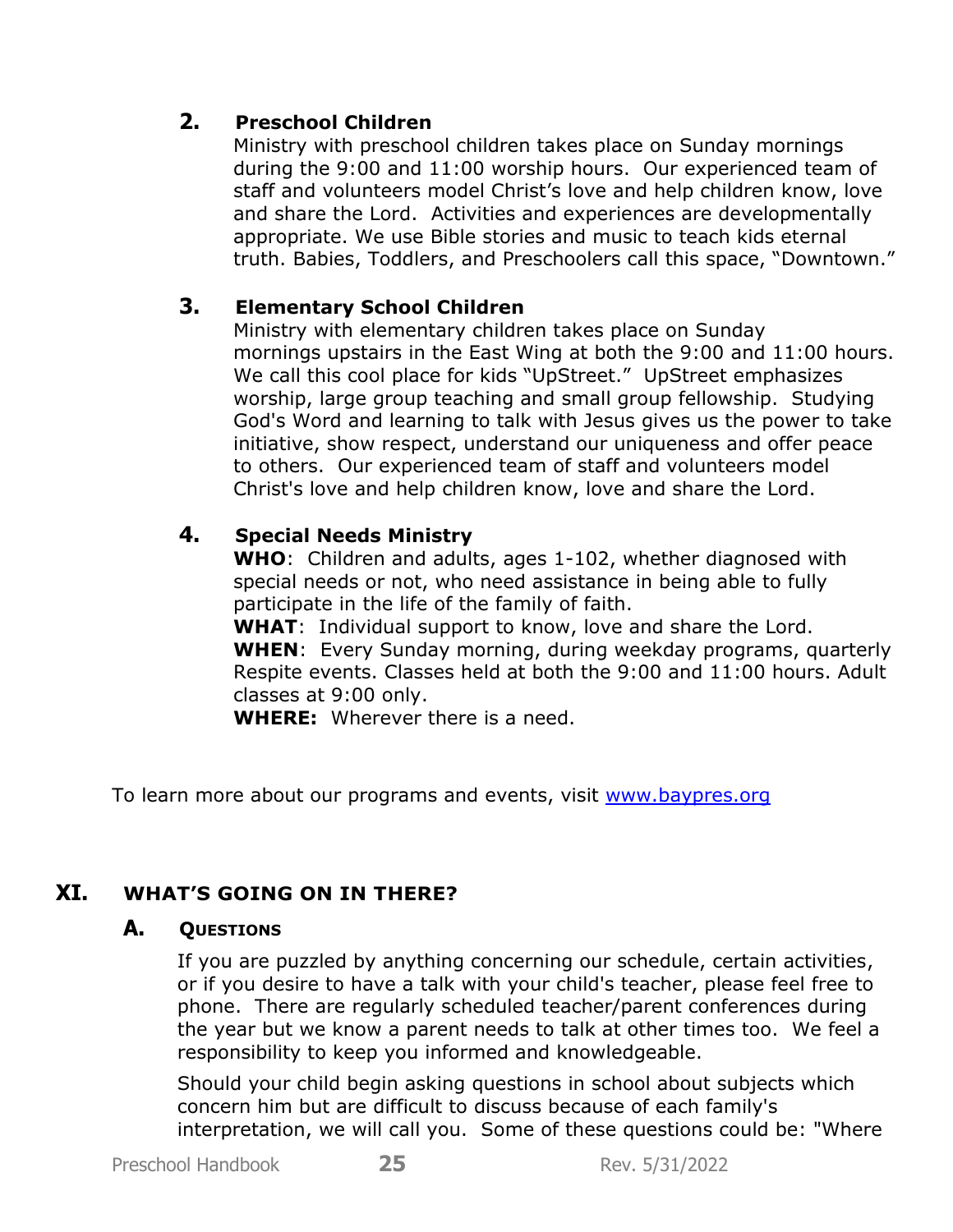do babies come from?" "What happens when you die?" "Is Santa going to come down my chimney?"

We will, with your permission, talk with your child about any subject that seems to be concerning him. We do respect, though, the family's own traditions, and will if possible, support the parent in helping the child understand more about his body, the cycle of life, cultural traditions and the many questions children face and begin to deal with in their preschool years.

## **B. TOILETING**

With the exception of our Two and a Half year olds, children should be toilet trained before entering school. If they have not completely mastered toilet training, we would expect that they have control during the time they are in their classroom. Our school is not licensed to change diapers. We realize, however, that there are times a child may have an occasional accident because toilet mastery is an ongoing process.

Some children are reluctant to use our bathroom facilities. We will help all we can. It is a long process for some children. We cannot, due to our facilities, give total privacy in the bathroom, but will try to cooperate if your child needs to be alone.

We would hope your child would wear clothes he can manage alone and if he needs to have a bowel movement, that you have taught him to clean himself. He'll feel better if he can manage alone. If you think extra clothing might be necessary, just put it in a plastic bag, label the bag, and send it to school.

## **C. Conferences/Formal Assessments**

Twice a year, parents and teachers have time to talk about their child's progress in school and how they are adapting to the school environment. The first is a phone conference usually held in late November. The second conference is face-to-face, held in the spring. The spring conference is when the teacher will go over their formal assessment of the child and report all findings to the parent. Results are not sent to the Department of Job and Family Services, but will be kept on file at the school for one year.

## **D. CONSULTATION HELP**

We are fortunate to have an excellent child therapist readily available for assistance should a crisis arise. Sometimes preschoolers need help with a major change in their lives - a new baby, a move, a death - the right words to say to a child are so important in a time of confusion.

We feel that it is very important for you as a parent to keep us informed of changes in your normal family routine. We can do a much better job if we